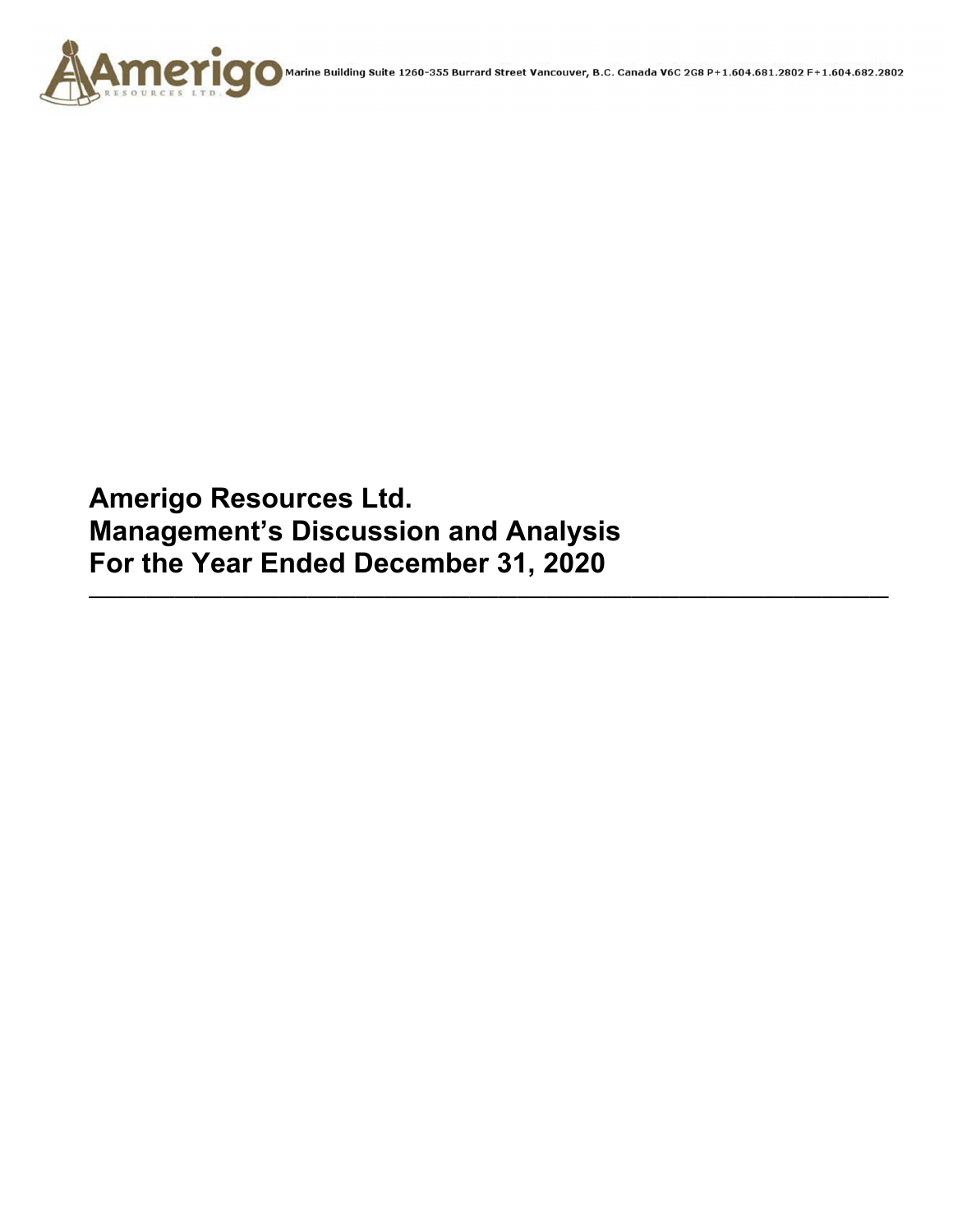## *T A B L E of C O N T E NT S*

This Management's Discussion & Analysis ("MD&A") has the following sections:

- 1. **About Amerigo**  An executive summary of the Company's business and long-term contractual relationship with Corporación Nacional del Cobre de Chile ("Codelco")'s El Teniente Division ("DET") … (PAGE 3)
- 2. **Purpose of MD&A and Identification of Non-GAAP Measures**  Information on accounting principles, reporting currency and other background factors to facilitate the understanding of this MD&A and related consolidated financial statements... (PAGE 3)
- 3. **Annual Headlines** A summary of key operating and financial metrics during the year ended December 31, 2020 and as at December 31, 2020… (PAGE 4)
- 4. **Five-Quarter Financial Results and Summary Cash Flow Information** A summary of financial results and uses and sources of cash presented on a quarterly basis for the most recent five reporting quarters... (PAGE 6)
- 5. **Overall Performance** A brief description of financial performance in 2020… (PAGE 7)
- 6. **Selected Annual Information** Three-year financial metrics in tabular form… (PAGE 7)
- 7. **Operating Results** An analysis of production results, for 2020 compared to the year ended December 31, 2019 and production outlook for 2021… (PAGE 8)
- 8. **Financial Results 2020** An analysis of financial performance during 2020 compared to 2019… (PAGE 9)
- 9. **Financial Results Quarter Ended December 31, 2020** An analysis of financial performance during the quarter ended December 31, 2020 ("Q4-2020"), compared to the quarter ended December 31, 2019 ("Q4- 2019") … (PAGE 15)
- 10. **Comparative Periods** A summary of financial data for the most recent eight reporting quarters… (PAGE 15)
- 11. **Liquidity, Financial Position and Borrowings** A review of cash flow components, summary of borrowings and analysis of liquidity and financial position as at December 31, 2020… (PAGE 17)
- 12. **Agreements with Codelco's DET** A summary of contractual arrangements with Codelco's DET… (PAGE 19)
- 13. **Summary of Obligations**  Summary of contractual obligations… (PAGE 20)
- 14. **Transactions with Related Parties** Description of related party transactions… (PAGE 21)
- 15. **Other MD&A Requirements** –Critical accounting estimates & judgements, internal controls over financial reporting, commitments, and cautionary statement on forward looking information… (PAGE 22)

#### **THIS DOCUMENT CONTAINS FORWARD-LOOKING STATEMENTS. REFER TO THE CAUTIONARY LANGUAGE UNDER THE HEADING "CAUTIONARY STATEMENT ON FORWARD-LOOKING INFORMATION" (PAGE 24).**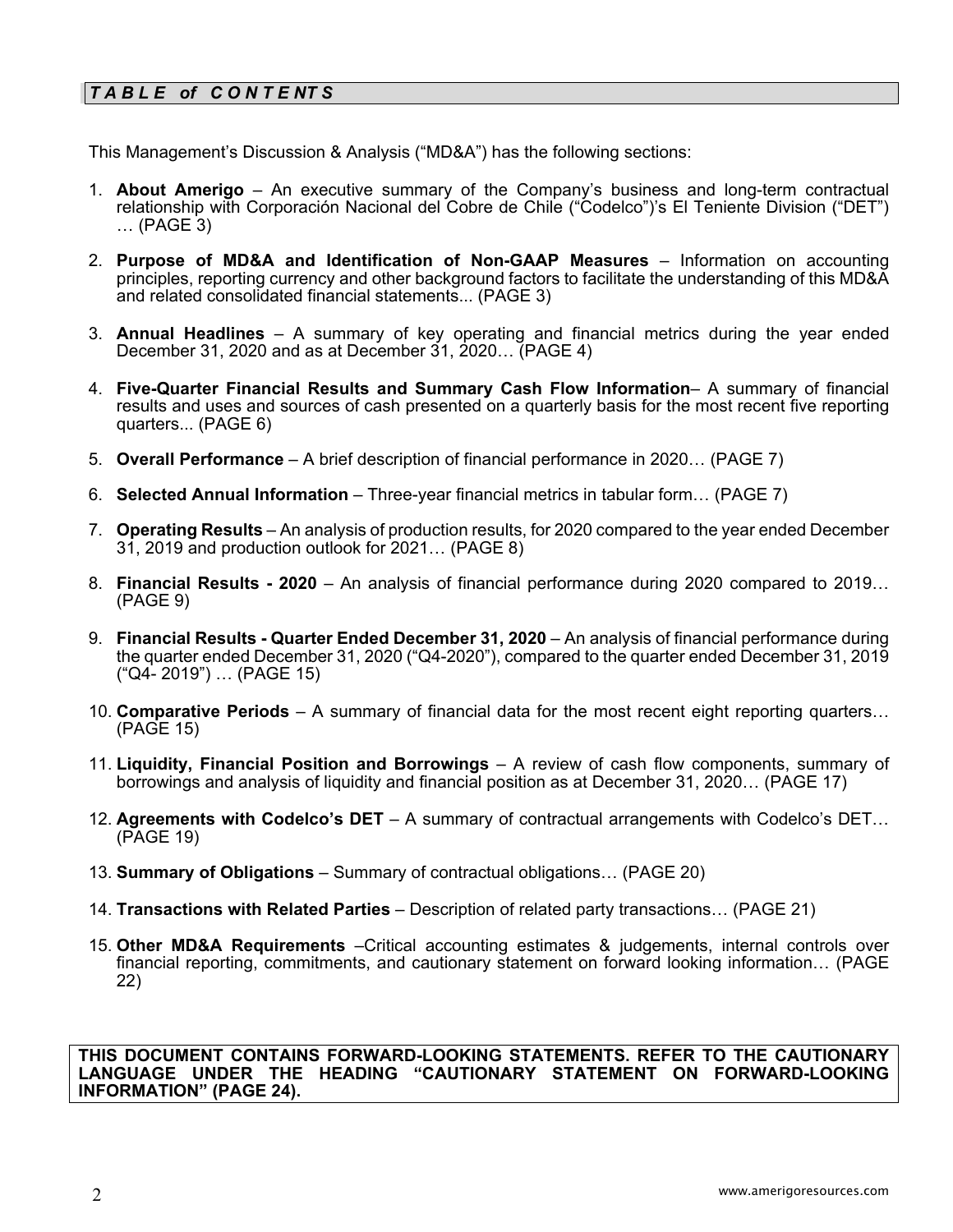## **AMOUNTS REPORTED IN U.S. DOLLARS, EXCEPT WHERE INDICATED OTHERWISE.**

#### **ABOUT AMERIGO**

Amerigo Resources Ltd. ("Amerigo"") owns a 100% interest in Minera Valle Central S.A. ("MVC"), a producer of copper and molybdenum concentrates. MVC, located in Chile, has a long-term contract with Codelco's DET to process fresh and historic tailings from El Teniente. El Teniente, in production since 1905, is the world's largest underground copper mine. Refer to Agreements with Codelco's DET (page 19).

MVC currently operates under a tolling agreement with DET and title to the copper concentrates produced by MVC remains with DET. MVC earns copper tolling revenue, calculated as the gross value of copper produced at applicable market prices net of notional items, which include treatment and refining charges, DET copper royalties and transportation costs.

Molybdenum concentrates produced at MVC are sold under sales agreement with Chile's Molibdenos y Metales S.A. ("Molymet") and Glencore Chile SpA ("Glencore").

During the months of August 2019 to January 2020, MVC processed high-grade slag material from DET's smelter stockpile at its plant.

Amerigo's shares are listed for trading on the Toronto Stock Exchange ("TSX") and traded in the United States on the OTCQX.

#### **PURPOSE OF MD&A and IDENTIFICATION OF NON-GAAP MEASURES**

This MD&A of the results of operations and financial position of Amerigo together with its subsidiaries (collectively, the "Company"), is prepared as of February 16, 2021.

It should be read in conjunction with Amerigo's audited consolidated financial statements and related notes for the year ended December 31, 2020.

Amerigo's financial statements are reported in accordance with International Financial Reporting Standards ("IFRS") as issued by the International Accounting Standards Board ("IASB"). The financial data in this MD&A is derived from Amerigo's financial statements, except non-GAAP measures which are indicated as such.

All amounts are presented in U.S. dollars except when otherwise indicated.

Our objective in preparing this MD&A is to help the reader understand the factors affecting the Company's current and future financial performance.

#### **Non-GAAP measures**

References are made in this MD&A to cash cost and total cost, two non-GAAP financial measures with no standardized meaning under IFRS and which may not be comparable to similar measures presented by other issuers.

Cash cost and total cost are commonly used as performance indicators in the mining industry and are an important performance metric for the Company.

A tabular reconciliation of cash and total costs to tolling and production costs in 2020 and 2019 is available on page 13.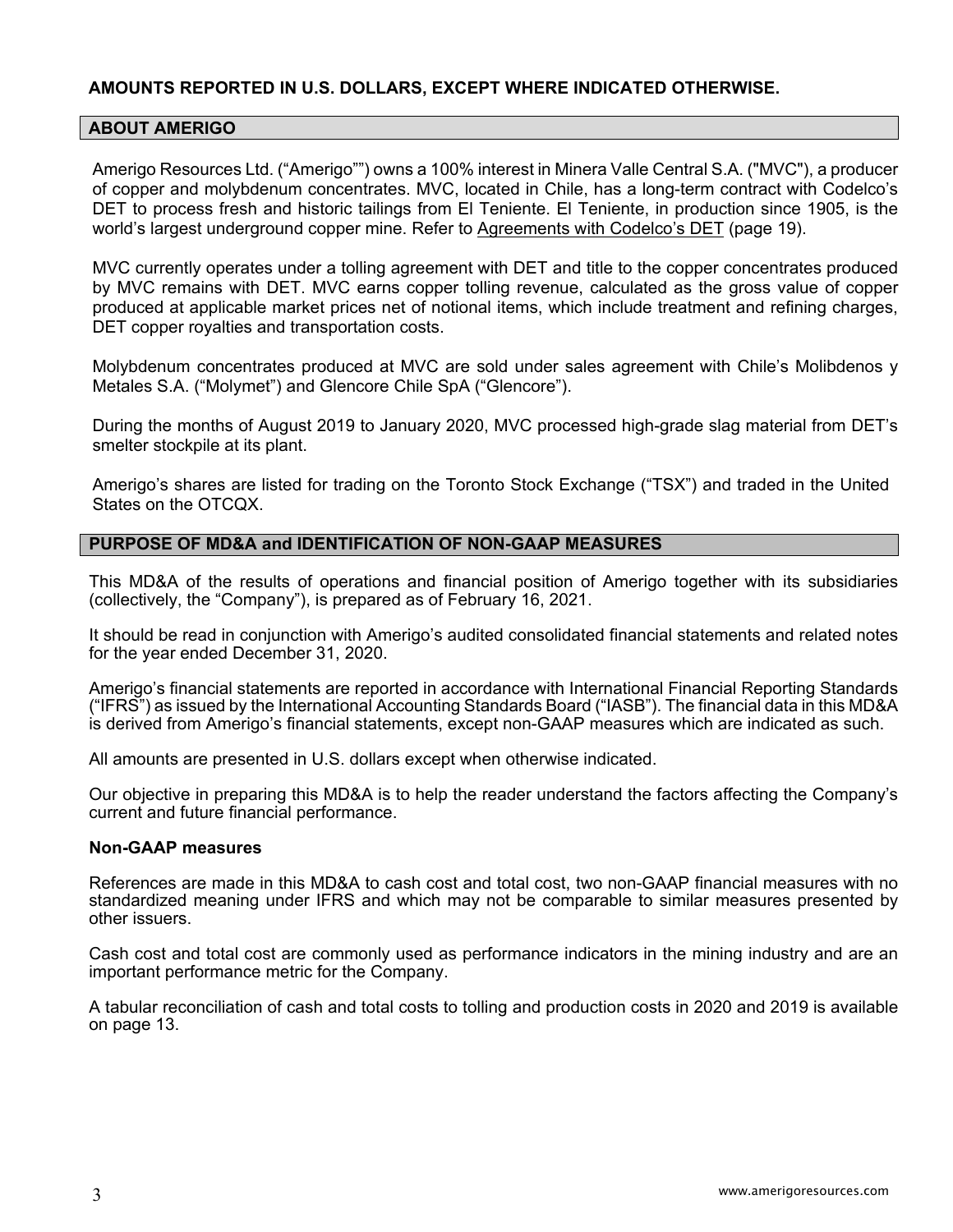## **ANNUAL HEADLINES**

| <b>ANNUAL KEY PERFORMANCE METRICS</b>                                | Years ended December 31, |           |          |         |
|----------------------------------------------------------------------|--------------------------|-----------|----------|---------|
|                                                                      | 2020                     | 2019      | Change   | %       |
| Copper produced (million pounds) <sup>1</sup>                        | 56.2                     | 69.8      | (13.6)   | (19%)   |
| Copper delivered (million pounds) <sup>1</sup>                       | 56.3                     | 69.9      | (13.6)   | (19%)   |
| Revenue (\$ thousands) $^2$                                          | 126,427                  | 119,803   | 6,624    | 6%      |
| <b>IDET</b> notional copper royalties (\$ thousands)                 | 33,536                   | 33,828    | (292)    | $(1\%)$ |
| Tolling and production costs (\$ thousands)                          | 111,041                  | 119,400   | (8,359)  | (7%)    |
| Gross profit (\$ thousands)                                          | 15,386                   | 403       | 14,983   |         |
| Net income (loss) (\$ thousands)                                     | 6,064                    | (9, 413)  | 15,477   |         |
| Earnings (loss) per share                                            | 0.03                     | (0.05)    | 0.08     | (160%)  |
| Operating cash flow before changes in working capital (\$ thousands) | 29,148                   | 9,845     | 19,303   | 196%    |
| Cash flow paid for purchase of plant and equipment (\$ thousands)    | (2,794)                  | (10, 016) | (7, 222) | (72%)   |
| Cash and cash equivalents (\$ thousands)                             | 14,085                   | 7,164     | 6,921    | 97%     |
| Borrowings (\$ thousands) $3$                                        | 53,768                   | 55,897    | (2, 129) | (4%)    |
| M/C's copper price (\$/lb) <sup>4</sup>                              | 2.94                     | 2.73      | 0.21     | 8%      |
| MVC's molybdenum price (\$/lb) <sup>5</sup>                          | 8.19                     | 10.64     | (2.45)   | (23%)   |

1 Copper production conducted under tolling and slag processing agreements with DET. 2019 production included 11.6 million pounds from slag processing (2020: 1.2 million pounds).<br><sup>2</sup> Revenue reported net of notional items (smelting and refining charges, DET notional copper royalties and transportation

costs).<br>3 At December 31, 2020, comprised of short and long-term portions of \$17.1 and \$36.7 million respectively.<br>4 MVC's copper price is the average notional copper price for the period, before smelting and refining, DET

royalties, transportation costs and settlement adjustments to prior quarter periods.<br><sup>5</sup> MVC's molybdenum price is the average realized molybdenum price in the period, before roasting charges and settlement

adjustments to prior quarter periods.

## **COVID-19 effect on financial results and ongoing uncertainty**

- In March 2020, the World Health Organization declared a global pandemic related to COVID-19. The current and expected impacts from the pandemic on the global economy could be far reaching. To date, there has been significant volatility in stock markets, commodity and foreign exchange markets and the global movement of people and some goods has become restricted. There is continued ongoing uncertainty surrounding COVID-19 and the extent and duration of the impact that it may have on the global economy and on global financial markets.
- The Company's financial results were substantially negatively impacted in Q1-2020 and Q2-2020 because of lower copper prices. Commodity market volatility resulting from COVID-19 may continue to impact the Company's financial results and liquidity for some time.
- MVC has not experienced production interruptions or significant disruption to its supply chain because of the COVID-19 global pandemic.

## **Amerigo reported 2020 annual net income of \$6.1 million and Q4-2020 net income of \$8.3 million**

- 2020 net income was \$6.1 million (2019: net loss of \$9.4 million) due to higher copper prices in the second half of the year, lower tolling and production costs and lower expenses.
- Annual earnings per share ("EPS") was \$0.03 (2019: loss per share ("LPS") of \$0.05).
- The Company generated annual operating cash flow of \$29.1 million before changes in non-cash working capital (2019: \$9.8 million). Annual net operating cash flow was \$19.8 million (2019: \$9.7 million).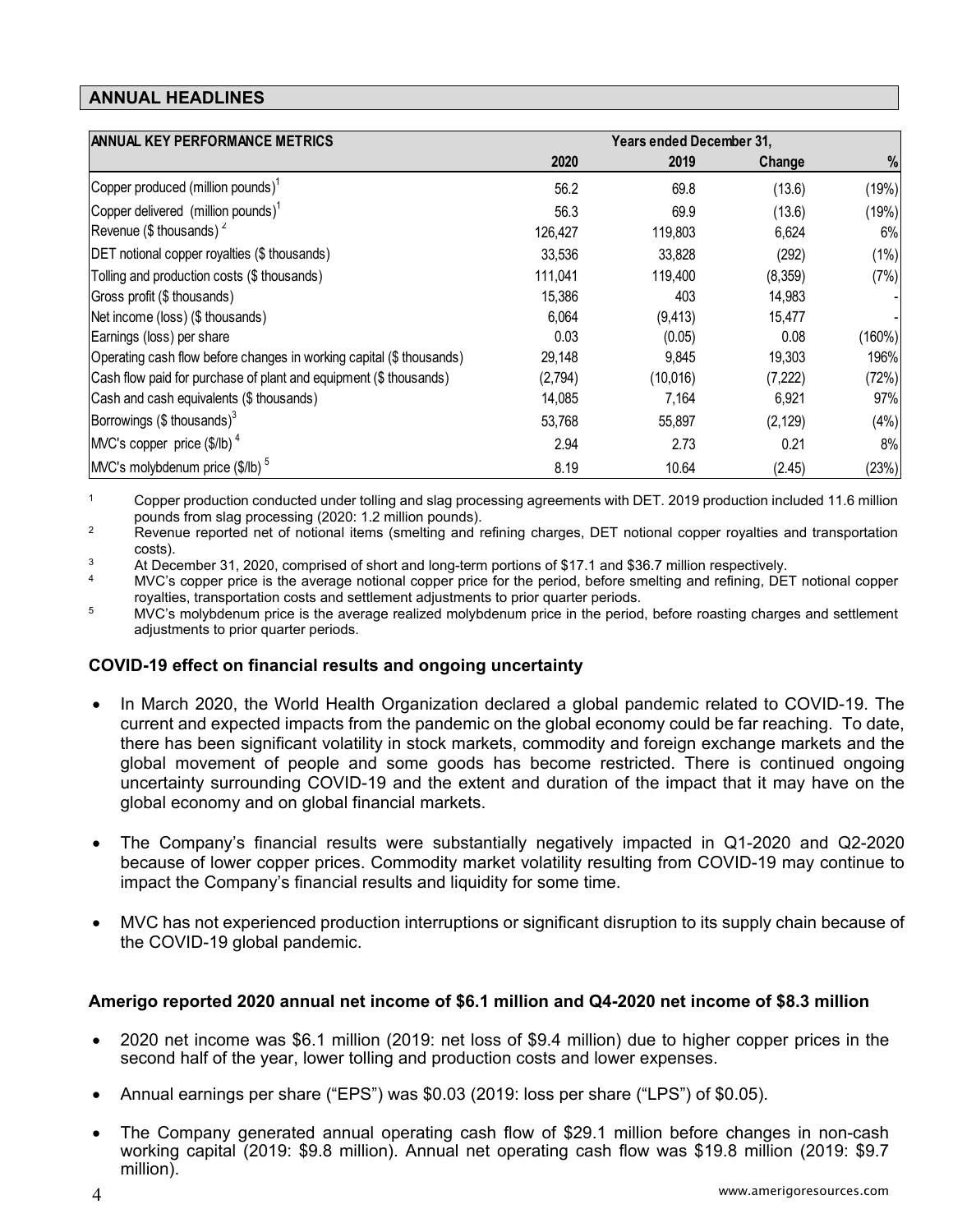## **MVC produced 56.2 million pounds of copper ("M lbs") at a cash cost of \$1.76lb**

- 2020 production was 56.2 M lbs of copper (2019: 69.8 M lbs), including 29.3 M lbs from Cauquenes (2019: 38.9 M lbs), 25.6 M lbs from fresh tailings (2019: 19.3 M lbs) and 1.2 M lbs from slag processing (2019: 11.6 M lbs). Excluding slag processing, 2020 copper production was 55.0 M lbs (2019: 58.2 M lbs) mostly due to reduced Cauquenes processing rates in H1-2020 in response to drought conditions then present at MVC.
- Molybdenum production was 1.4 M lbs in 2020 and 2019.
- Cash cost (a non-GAAP measure equal to the aggregate of smelting and refining charges, tolling/production costs net of inventory adjustments and administration costs, net of by-product credits, page 14) decreased to \$1.76 per pound ("/lb") (2019: \$1.82/lb). In the computation of cash cost, byproduct credits include molybdenum and slag processing revenue.
- Total cost (a non-GAAP measure equal to the aggregate of cash cost, DET notional copper royalties and DET molybdenum royalties of \$0.64/lb and depreciation of \$0.32/lb, page 14) decreased to \$2.72/lb (2019: \$2.74/lb).

## **MVC's average copper price in 2020 was \$2.94/lb**

- MVC's copper price was \$2.94/lb (2019: \$2.73/lb) and MVC's molybdenum price was \$8.19/lb (2019: \$10.64/lb).
- Revenue was \$126.4 million (2019: \$119.8 million), including copper tolling revenue of \$116.3 million (2019: \$103.6 million), molybdenum revenue of \$9.5 million (2019: \$10.6 million) and slag processing revenue of \$0.7 million (2019: \$5.5 million).
- Copper tolling revenue is calculated from MVC's gross value of copper tolled of \$156.6 million (2019: \$158.7 million) and fair value adjustments to settlement receivables of \$11.6 million (2019: \$0.3 million), less notional items including DET royalties of \$33.5 million (2019: \$33.8 million), smelting and refining of \$16.7 million (2019: \$19.8 million) and transportation of \$1.8 million (2019: \$1.8 million).
- MVC's financial performance is very sensitive to changes in copper prices. At December 31, 2020, MVC's provisional copper price was \$3.53/lb and final prices for October, November, and December 2020 sales will be the average London Metal Exchange ("LME") prices for January, February and March 2021 respectively. A 10% increase or decrease from the \$3.53/lb provisional price would result in a \$5.6 million change in copper revenue in 2021 in respect of 2020 production.
- Amerigo remains fully leveraged to the price of copper.

## **At December 31, 2020, cash balance was \$14.1 million, with a working capital deficiency of \$6.1 million**

- At December 31, 2020, the Company's cash balance was \$14.1 million (December 31, 2019: \$7.2 million) and the Company's working capital deficiency was down to \$6.1 million from \$15.1 million at December 31, 2019.
- Although the Company's working capital deficiency continues to be a liquidity risk indicator, Amerigo expects to continue to meet obligations for at least the next 12 months from operating cash flows, assuming 2021 copper prices average at least \$2.85/lb and the Company's 2021 production and cost outlook is met.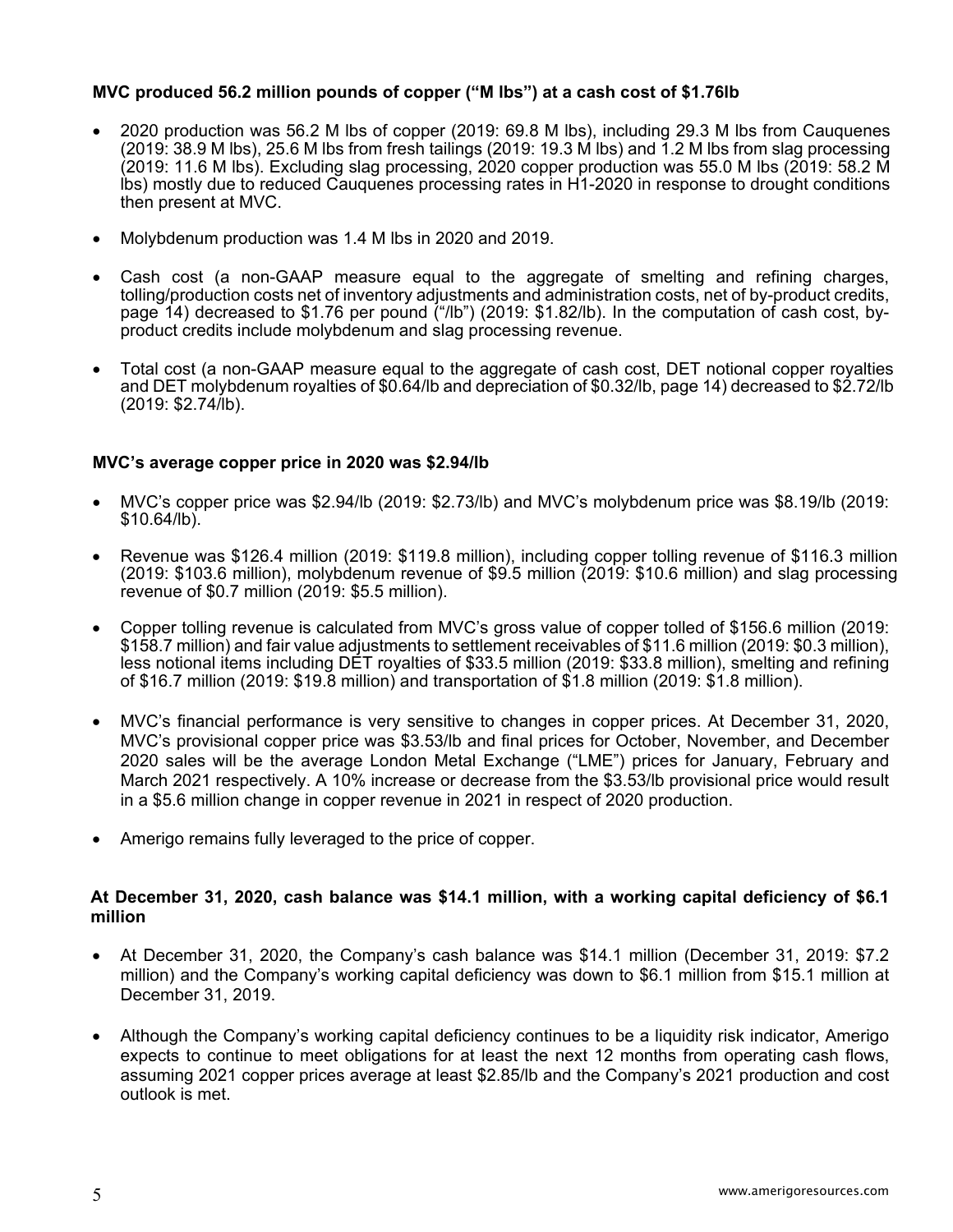• In 2020, MVC made debt repayments of \$9.4 million (2019: \$12.4 million) and obtained a \$7.3 million loan from Codelco's El Teniente to finance settlement adjustments. The Company's debt balance at year end was \$53.8 million (December 31, 2019: \$55.9 million).

Refer to Cautionary Statement on Forward Looking Information (page 24).

## **SUMMARY OF FINANCIAL RESULTS Q4-2020 TO Q4-2019**

|                                                              | Q4-2020   | Q3-2020   | Q2-2020   | Q1-2020   | Q4-2019                  |
|--------------------------------------------------------------|-----------|-----------|-----------|-----------|--------------------------|
|                                                              | \$        | \$        | \$        | \$        | \$                       |
| Copper production, million pounds 1                          | 16,449    | 14.685    | 12.965    | 12.080    | 24.320                   |
| Copper deliveries, million pounds 1                          | 15,904    | 14.963    | 13.698    | 11.822    | 24.046                   |
| MVC's copper price (\$/lb)                                   | 3.52      | 3.04      | 2.61      | 2.35      | 2.76                     |
| Financial results (\$ thousands)                             |           |           |           |           |                          |
| Revenue                                                      |           |           |           |           |                          |
| Gross value of copper produced                               | 56,015    | 44,306    | 33,333    | 27,180    | 41,435                   |
| Adjustments to fair value of settlement receivables          | 5,346     | 5,937     | 1,426     | (5, 332)  | 2,208                    |
|                                                              | 61,361    | 50,243    | 34,759    | 21,848    | 43,643                   |
| Notional items deducted from gross value of copper produced: |           |           |           |           |                          |
| DET royalties - copper                                       | (12, 355) | (9,839)   | (6, 150)  | (5, 192)  | (8, 584)                 |
| Smelting and refining                                        | (4,905)   | (4, 480)  | (4, 257)  | (3,023)   | (5,061)                  |
| Transportation                                               | (511)     | (478)     | (444)     | (318)     | (434)                    |
| Copper tolling revenue                                       | 43,590    | 35,446    | 23,908    | 13,315    | 29,564                   |
| Slag revenue                                                 |           |           |           | 668       | 4,091                    |
| Molybdenum and other revenue                                 | 3,598     | 2,109     | 2,138     | 1,655     | 1,819                    |
|                                                              | 47,188    | 37,555    | 26,046    | 15,638    | 35,474                   |
| Tolling and production costs                                 |           |           |           |           |                          |
| Tolling and production costs                                 | (25, 376) | (22, 587) | (20, 740) | (18, 459) | (25, 748)                |
| Depreciation and amortization                                | (4, 350)  | (4, 270)  | (4, 338)  | (4,736)   | (4, 352)                 |
| Administration                                               | (1, 227)  | (1, 448)  | (1,053)   | (1, 112)  | (1, 390)                 |
| DET royalties - molybdenum                                   | (506)     | (267)     | (310)     | (262)     | (461)                    |
|                                                              | (31, 459) | (28, 572) | (26, 441) | (24, 569) | (31, 951)                |
| Gross profit (loss)                                          | 15,729    | 8,983     | (395)     | (8,931)   | 3,523                    |
| Other expenses                                               |           |           |           |           |                          |
| Derivative to related parties including                      |           |           |           |           |                          |
| changes in fair value                                        | (1, 359)  | (303)     | (2, 100)  | 3,742     | (1, 314)                 |
| Salaries, management and professional fees                   | (950)     | (457)     | (354)     | (436)     | (1,088)                  |
| Office and general expenses                                  | (88)      | (115)     | (51)      | (255)     | (85)                     |
| Share-based payment compensation                             | (43)      | (32)      | (29)      | (10)      | (112)                    |
|                                                              | (1,081)   | (604)     | (434)     | (701)     | (1, 285)                 |
| Foreign exchange (loss) gain                                 | 1,013     | (86)      | (396)     | 960       | 303                      |
| Loss in inventory adjustments                                | (2,376)   |           |           |           |                          |
| Other gains                                                  | (1)       | 71        | 14        | 35        | 30                       |
|                                                              | (1, 364)  | (15)      | (382)     | 995       | 333                      |
|                                                              | (3,804)   | (922)     | (2,916)   | 4,036     | (2, 266)                 |
| Operating profit (loss)                                      | 11,925    | 8,061     | (3, 311)  | (4, 895)  | 1,257                    |
| Finance expense                                              | (719)     | (784)     | (904)     | (2, 833)  | (951)                    |
| Income (loss) before income tax                              | 11,206    | 7,277     | (4, 215)  | (7, 728)  | 306                      |
| Income tax (expense) recovery                                | (2,899)   | (1,889)   | 613       | 3,699     | 327                      |
| Net income (loss)                                            | 8,307     | 5,388     | (3,602)   | (4,029)   | 633                      |
|                                                              |           |           |           |           |                          |
| Earnings (loss) per share - basic                            | 0.05      | 0.03      | (0.02)    | (0.02)    |                          |
| Earnings (loss) per share - diluted                          | 0.04      | 0.03      | (0.02)    | (0.02)    | $\overline{\phantom{a}}$ |
| Unit tolling and production costs                            | 1.91      | 1.91      | 1.93      | 2.32      | 2.07                     |
| Cash cost $(\$/IB)^2$                                        | 1.65      | 1.80      | 1.72      | 1.94      | 1.79                     |
| Total cost $($/lb)^2$                                        | 2.70      | 2.78      | 2.55      | 2.88      | 2.64                     |
| Uses and sources of cash (\$thousands)                       |           |           |           |           |                          |
| Operating cash flow before working capital changes           | 19,757    | 10,738    | 2,785     | (4, 132)  | 6,412                    |
| Net cash from (used in) operating activities                 | 4,639     | 15,384    | 1,132     | (1, 378)  | 6,901                    |
| Cash used in investing activities                            | (977)     | (540)     | (810)     | (393)     | (991)                    |
| Cash used in financing activities                            | (446)     | (5,030)   | (403)     | (4, 779)  | (223)                    |
| Ending cash balance                                          | 14,085    | 10,471    | 489       | 572       | 7,164                    |

<sup>1</sup> Includes production from fresh tailings, Cauquenes tailings and in Q4-2019 and Q1-2020 DET slag processing.

<sup>2</sup> Cash and total costs are non-GAAP measures. Refer to page 13 for the basis of reconciliation of these measures to tolling and production costs.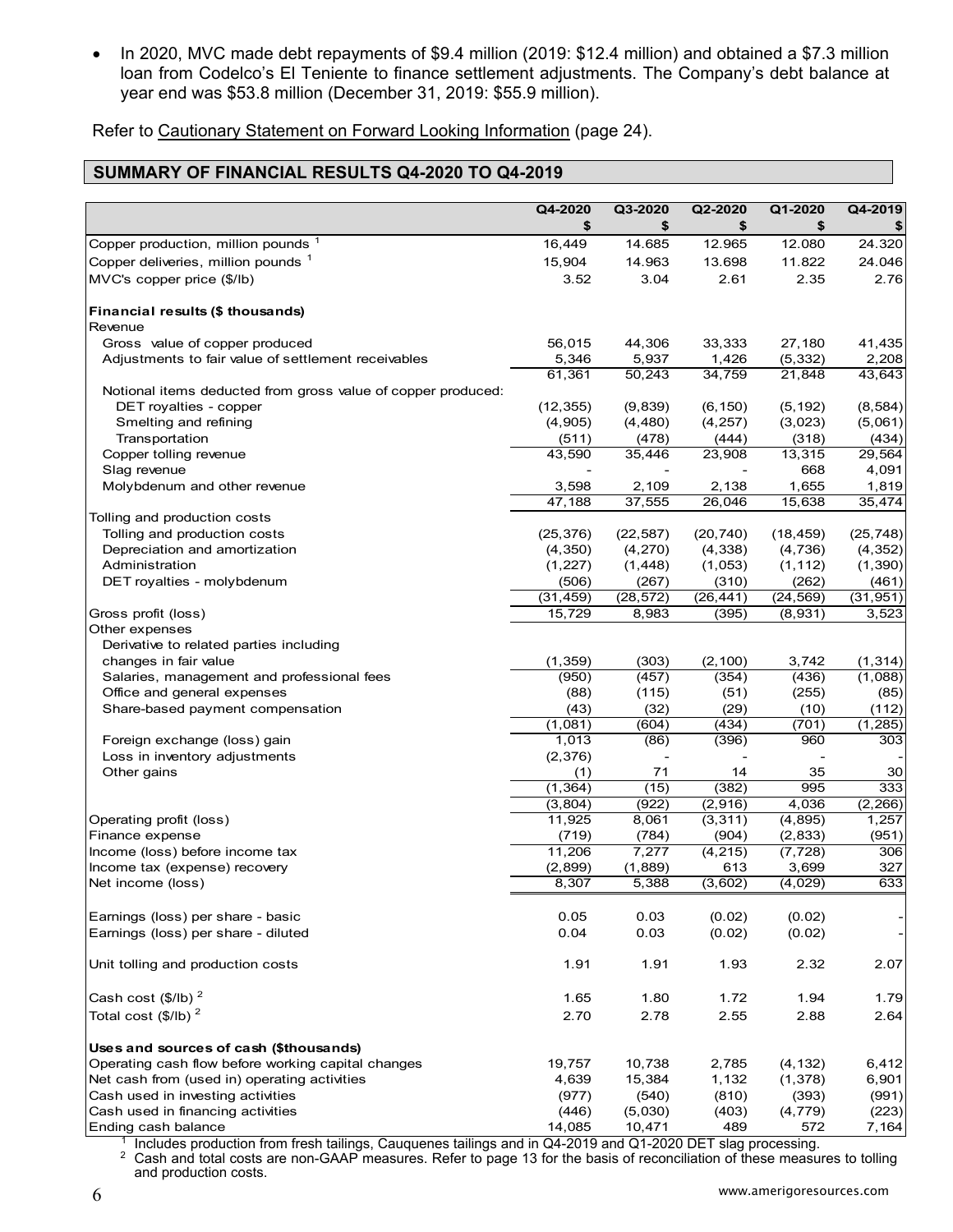A discussion on key quarterly variances (revenue and tolling and production costs) can be found on page 15.

### **OVERALL PERFORMANCE**

The Company posted net income of \$6.1 million in 2020 (2019: net loss of \$9.4 million), due to higher copper prices in the second half of the year, lower tolling and production costs and lower other expenses.

In 2020, MVC's copper price was \$2.94/lb (2019: \$2.73/lb) and MVC's molybdenum price was \$8.19/lb (2019: \$10.64/lb).

Tolling and production costs decreased from \$119.4 million in 2019 to \$111.0 million in 2020 (page 11) and other expenses decreased from \$5.3 million in 2019 to \$3.6 million in 2020.

The Company's cash flow generation substantially improved in 2020. Operating cash before changes in noncash working capital accounts was \$29.1 million (2019: \$9.8 million) and net cash from operating activities was \$19.8 million (2019: \$9.7 million).

At December 31, 2020, the Company had cash and cash equivalents of \$14.1 million (2019: \$7.2 million) and had reduced its working capital deficiency to \$6.1 million from \$15.1 million at December 31, 2019.

#### **SELECTED ANNUAL INFORMATION**

The following information has been extracted from the Company's audited consolidated financial statements for the years ended December 31, 2020, 2019 and 2018.

|                                   | Year ended<br>December 31,<br>2020 | Year ended<br>December 31,<br>2019 | Year ended<br>December 31,<br>2018 |
|-----------------------------------|------------------------------------|------------------------------------|------------------------------------|
| Revenue (thousands)               | 126,427                            | 119,803                            | 136,833                            |
| Net income (loss) (thousands)     | 6,064                              | (9, 413)                           | 10,495                             |
| Earnings (loss) per share         | 0.03                               | (0.05)                             | 0.06                               |
| Diluted earnings (loss) per share | 0.03                               | (0.05)                             | 0.06                               |

|                                       | At December 31, | At December 31, | At December 31, |
|---------------------------------------|-----------------|-----------------|-----------------|
|                                       | 2020            | 2019            | 2018            |
|                                       |                 |                 |                 |
| Total assets                          | 237.575         | 233.662         | 257,613         |
| Total long-term financial liabilities | 51,548          | 63,171          | 60,711          |

Long term financial liabilities at December 31, 2020 were comprised of: long-term portion of borrowings of \$36.7 million (2019: \$45.8 million, 2018: \$42.7 million), long-term portion of leases of \$4.1 million (2019: \$5.4 million, 2018: \$7.4 million), related party derivative liability of \$10.1 million (2019: \$11.0 million, 2018: \$9.7 million) and severance provisions of \$0.6 million (2019: \$1.0 million, 2018: \$1.0 million).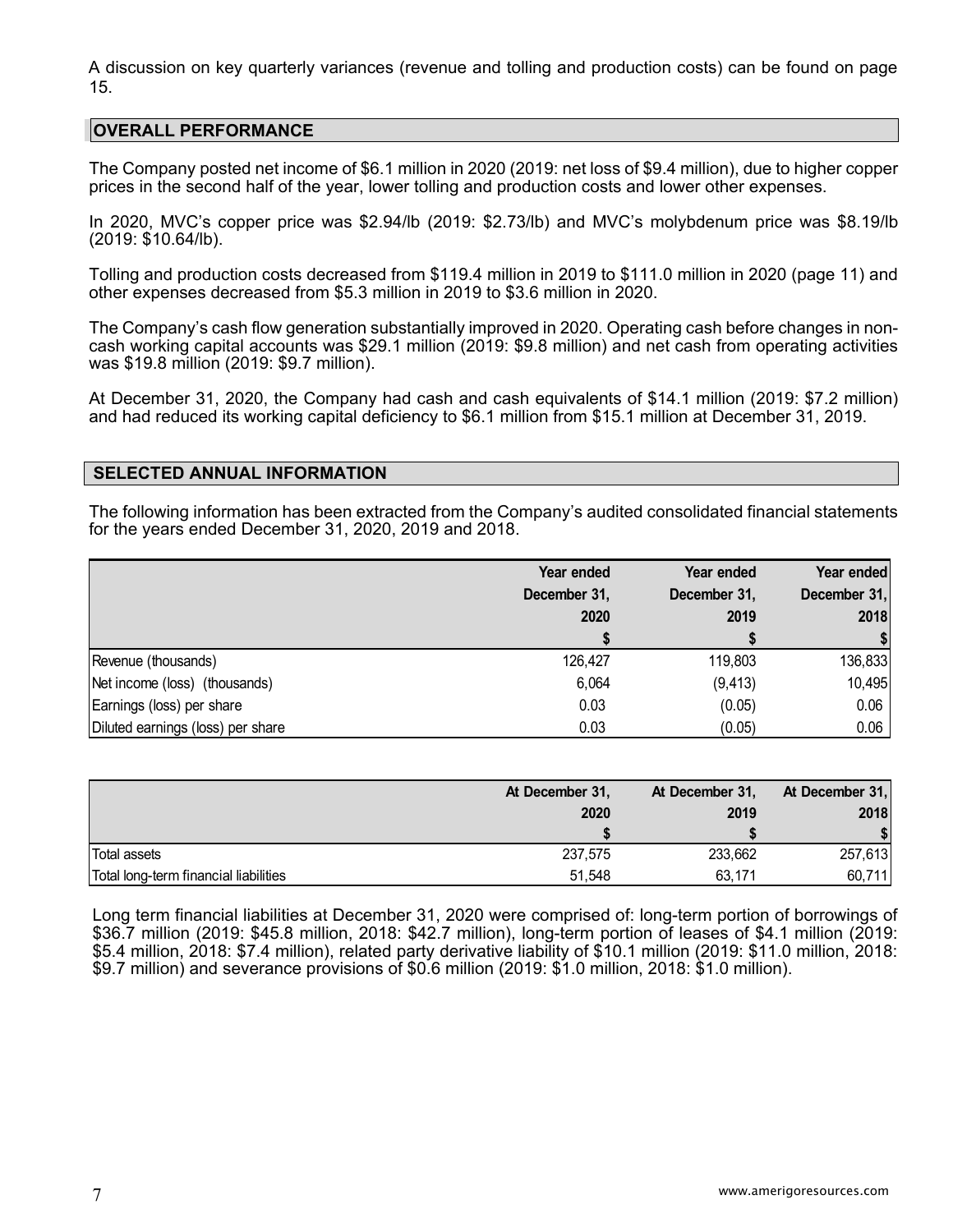## **OPERATING RESULTS**

### **2020 Production Results**

Copper production in 2020 was 56.2 M lbs of copper (2019: 69.8 M lbs) and copper deliveries were 56.4 M lbs (2019: 69.9 M lbs).

2019 production was higher mostly from the contribution to production of 11.6 M lbs of high-grade slag material from DET's smelter stockpile. This processing contract ended in Q1-2020 when DET commenced operating its own slag processing plant. In 2020, MVC's production from slag processing was only 1.2 M lbs.

With respect to Cauquenes production, in 2020 MVC produced 29.3 M lbs (2019: 38.9 M lbs). Cauquenes production was severely impacted in H1-2020 when MVC was forced to reduce processing rates in order to preserve water due to severe drought conditions then present. The drought was resolved in June 2020 when the region experienced heavy rainfall, as a result of which MVC's water reserves in Colihues increased from a low point of 300,000 cubic meters earlier in 2020 to 10 million cubic meters, a level not seen since 2018. Water reserves at Colihues at year end 2020 remained high at 8.5 million cubic meters, which are sufficient for MVC to maintain projected Cauquenes tonnage processing through 2021.Annual 2020 processing from Cauquenes was only 15.5 million tonnes compared to 20.7 million tonnes in 2019. Cauquenes recovery in 2020 was 34.2% (2019: 33.6%) and Cauquenes copper grade was 0.251% (2019: 0.254%).

In 2020, MVC's copper production from fresh tailings was 25.6 M lbs, up from 19.3 M lbs in 2019, due to an increase in processing rates to 43.7 million tonnes (2019: 42.3 million tonnes), improved recovery of 19.9% (2019: 18.6%) and improved copper grade of 0.134% (2019: 0.111%).

MVC worked during most of 2020 in a plant optimization program, focused primarily on reducing copper losses in the classification stage at MVC. This work, together with improved water supply conditions, resulted in consistent production increases quarter-on-quarter from 10.9 M lbs produced in Q1-2020 to 16.5 M lbs produced in Q4-2020.

MVC's operations continued through 2020 without any significant disruptions due to COVID-19 and MVC's response to COVID-19 was praised by Chile's Mining Ministry.

Molybdenum production was 1.4 million pounds (2019: 1.4 million pounds).

Annual production results for 2020 and 2019 are included below: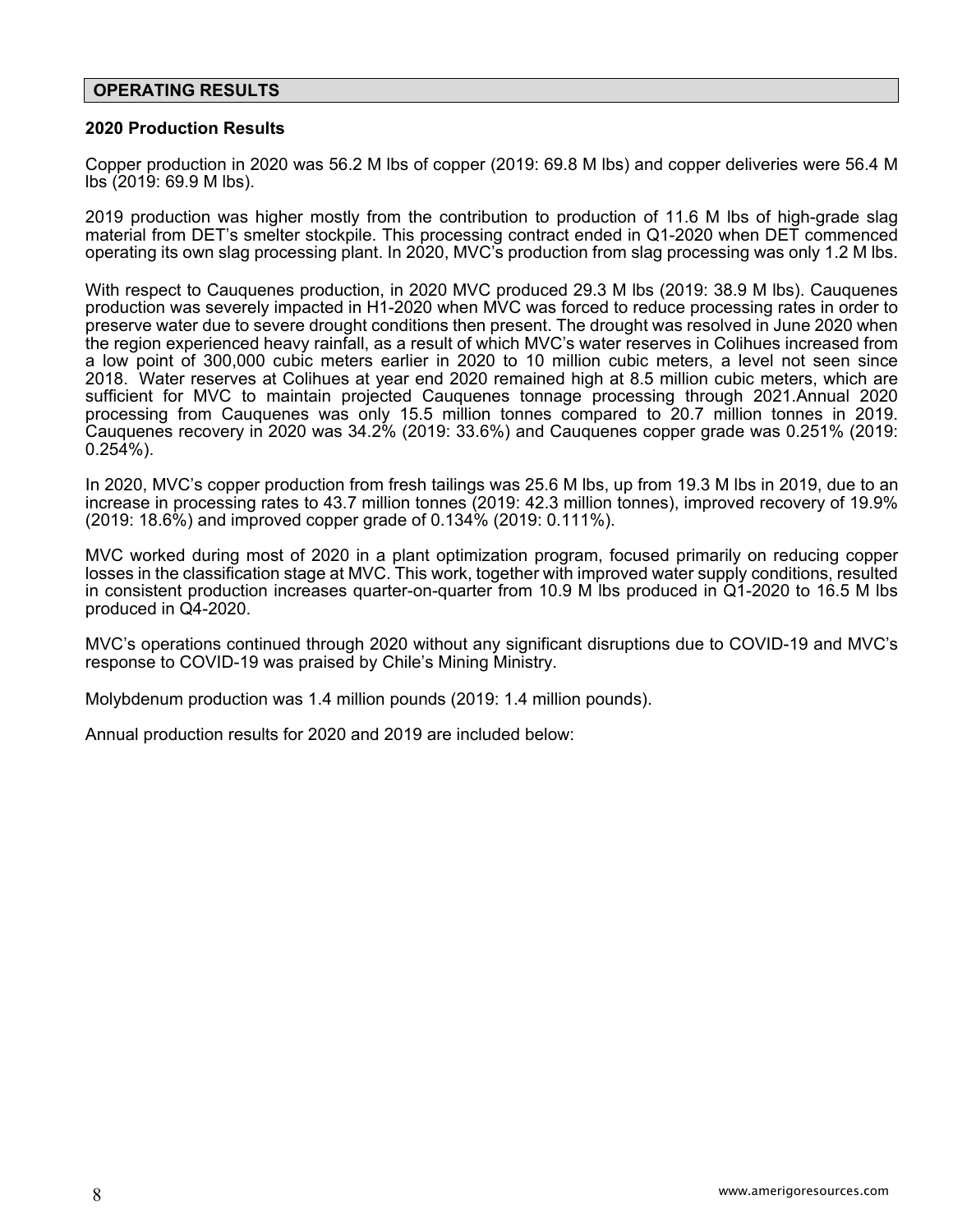| <b>PRODUCTION</b>                  | 2020       | 2019       |
|------------------------------------|------------|------------|
| <b>FRESH TAILINGS</b>              |            |            |
| Tonnes per day                     | 123,690    | 118,707    |
| Operating days                     | 353        | 356        |
| Tonnes processed                   | 43,662,625 | 42,309,069 |
| Copper grade (%)                   | 0.134%     | 0.111%     |
| Copper recovery                    | 19.9%      | 18.6%      |
| Copper produced (M lbs)            | 25.64      | 19.27      |
| <b>CAUQUENES TAILINGS</b>          |            |            |
| Tonnes per day                     | 47,453     | 58,466     |
| Operating days                     | 326        | 354        |
| Tonnes processed                   | 15,488,590 | 20,685,058 |
| Copper grade (%)                   | 0.251%     | 0.254%     |
| Copper recovery                    | 34.2%      | 33.6%      |
| Copper produced (M lbs)            | 29.31      | 38.89      |
| Fresh tailings + Cauquenes (M lbs) | 54.95      | 58.16      |
| <b>SLAG PROCESSING</b>             |            |            |
| Tonnes processed                   | 14,960     | 127,133    |
| Copper grade (%)                   | 4.6%       | 5.2%       |
| Copper recovery                    | 80.0%      | 79.6%      |
| Copper produced (M lbs)            | 1.23       | 11.62      |
| <b>COPPER</b>                      |            |            |
| Total copper produced (M lbs)      | 56.18      | 69.78      |

## **2021 Production Outlook**

In 2021, Amerigo expects to produce 61.0 M lbs of copper and 1.5 M lbs of molybdenum at a cash cost of \$1.79/lb. The following quarterly production breakdown is currently expected based on MVC's mine plan, including grade and projected recoveries in each quarter:

|                               | Q1-2021 | Q2-2021 | Q3-2021        | Q4-2021 | 2021            |
|-------------------------------|---------|---------|----------------|---------|-----------------|
| Copper production (M lbs)     | 15.6    | 15.6    | 14.7           | 15.1    | 61.0I           |
| Molybdenum production (M lbs) | 0.4     | 0.4     | 0.3            | 0.41    | .5 <sub>1</sub> |
| Cash cost (\$/lb)             | .83     | 74      | $\overline{ }$ | .81     | . 791           |

Production in H1 is expected to be stronger than in H2 given that MVC and El Teniente's annual plant shutdown will take place in September and October instead of in Q1, as has been the case historically. MVC anticipates losing 8 production days due to the annual plant maintenance shutdown.

MVC has identified additional plant optimization initiatives together with its technical consultant 911Metallurgy Corp., most of which are expected to be completed by the end of Q2-2021, with some of the work continuing into Q3-2021. The Company's 2021 production targets do not include any impact from the optimization work underway.

The Company's 2021 cash cost forecast in this MD&A assumes a market copper price of \$3.50/lb (2020: \$2.80/lb), a molybdenum market price of \$9.30/lb (2020: \$8.8/lb) and an exchange rate of the Chilean peso ("CLP") to the USD of \$715 (2020: \$792).

The projected 2021 cash cost is currently expected to be slightly higher than in 2020 due to a stronger projected CLP. A 10% change in molybdenum price could have a \$0.02/lb impact on cash cost, and a 10% change on the CLP to USD foreign exchange rate could have an impact of \$0.06/lb on cash cost.

Under these conditions, the Company expects to produce 61.0 million pounds of copper and 1.5 million pounds of molybdenum. Cash cost would be \$1.83/lb in Q1, \$1.74/lb in Q2, \$1.77/lb in Q3 and \$1.81/lb in Q4, for an annual average of \$1.79/lb.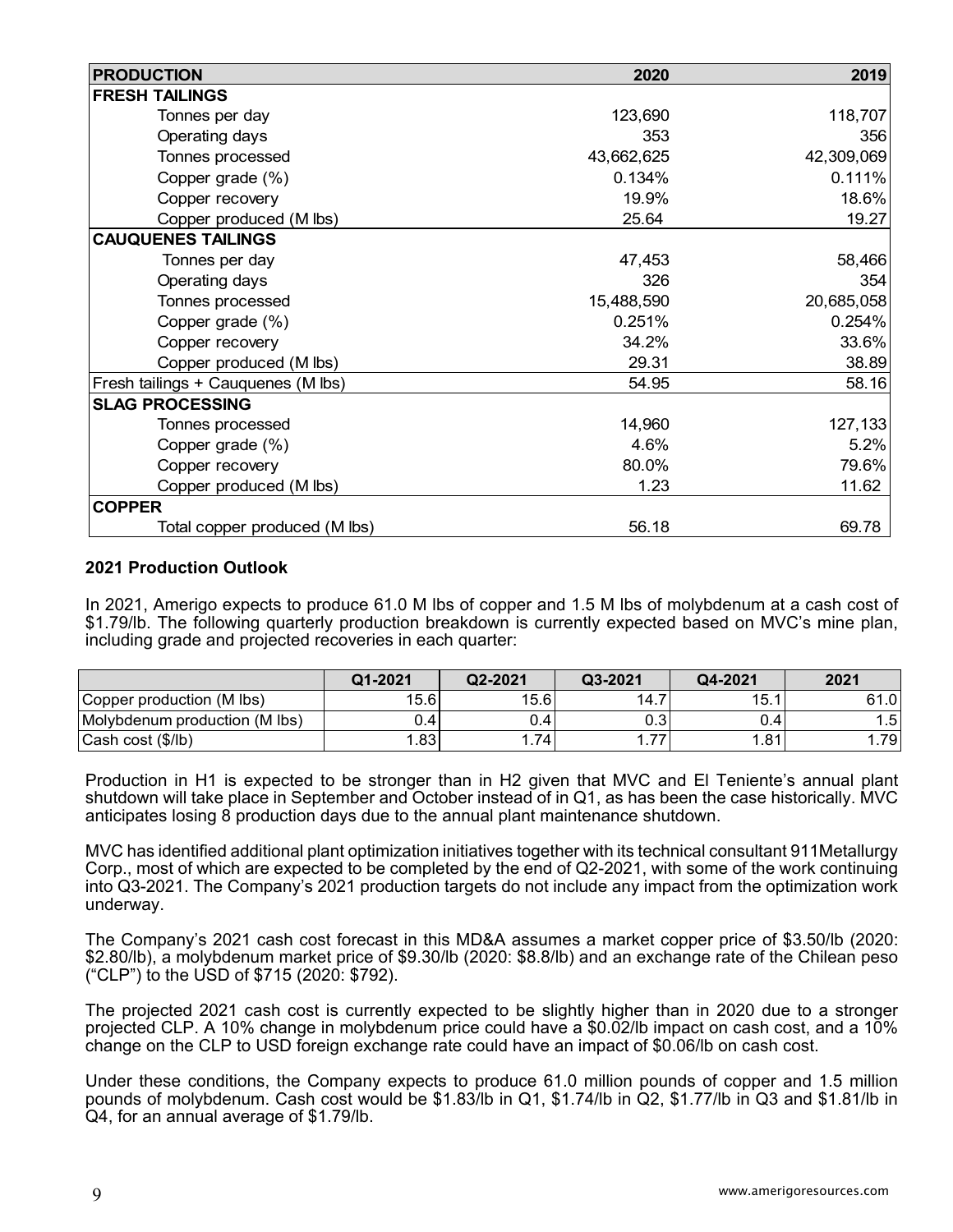## **FINANCIAL RESULTS – 2020**

The Company posted net income of \$6.1 million in 2020 (\$0.03 basic and diluted EPS) compared to a 2019 net loss of \$9.4 million (\$0.05 LPS), due to higher copper prices in the second half of the year, lower tolling and production costs and lower other expenses.

### **Revenue**

Revenue in 2020 was \$126.4 million (2019: \$119.8 million).

| (Expressed in thousands)                                     | 2020      | 2019      |
|--------------------------------------------------------------|-----------|-----------|
|                                                              | \$        | \$        |
| Average LME copper price per pound                           | 2.80      | 2.72      |
|                                                              |           |           |
| Gross value of copper produced                               | 156,584   | 158,744   |
| Adjustments to fair value of settlement receivables          | 11,627    | 299       |
|                                                              | 168,211   | 159,043   |
| Notional items deducted from gross value of copper produced: |           |           |
| DET royalties - copper                                       | (33, 536) | (33, 828) |
| Smelting and refining charges                                | (16, 665) | (19, 755) |
| Transportation                                               | (1,751)   | (1,838)   |
| Copper tolling revenue                                       | 116,259   | 103,622   |
| Slag revenue                                                 | 668       | 5,534     |
| Molybdenum revenue                                           | 9,500     | 10,647    |
| Revenue                                                      | 126,427   | 119,803   |
|                                                              |           |           |
| MVC's copper price (\$/lb)                                   | 2.94      | 2.73      |
| MVC's molybdenum price (\$/lb)                               | 8.19      | 10.64     |

MVC produces copper concentrates under a tolling agreement with DET. Title to the copper concentrates produced by MVC is retained by DET and MVC earns tolling revenue, calculated as the gross value of copper produced at applicable market prices, plus or minus adjustments to the fair value of settlement receivables, net of notional items (DET copper royalties, treatment and refining charges and transportation costs).

Copper revenue is billed weekly based on the tolling activity of the preceding week, which is measured by the production of copper concentrates. Additional billings are done monthly based on the tolling activity for the full month, less weekly billings, and to bill for pricing term differences, as disclosed in the following paragraph.

MVC's compensation is determined in accordance with annual industry benchmarks for pricing terms and smelting and refining charges. In 2020, it is based on the average London Metal Exchange ("LME") copper price for the third month following delivery of copper concentrates produced under the tolling agreement  $("M+3")$ . Accordingly, final pricing for copper produced by MVC is determined based on the average LME copper price of the third month following delivery of copper, which for December 2020 deliveries will be the average LME copper price for March 2020. This variable difference gives rise to a derivative, changes in the fair value of which are recognized in revenue as settlement receivables.

The average LME copper price in 2020 was \$2.80/lb (2019: \$2.72/lb) and MVC's average copper price was \$2.94/lb (2019: \$2.73/lb). Differences between the average LME copper price and MVC's average copper price result from the pricing terms that applied in the period.

As of December 31, 2020, the provisional copper price used by MVC was \$3.53/lb and final prices for October, November, and December 2020 sales will be the average London Metal Exchange ("LME") prices for January,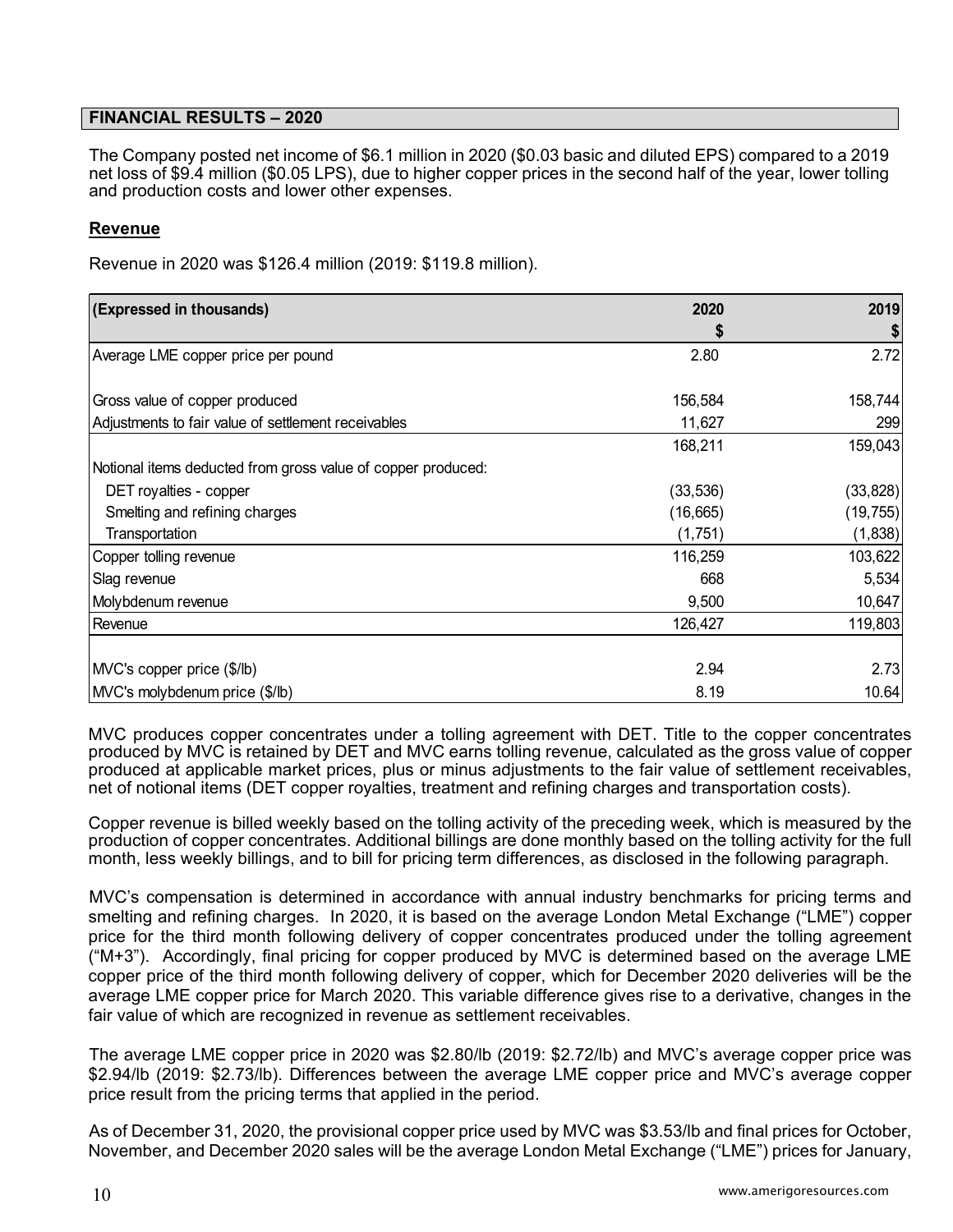February, and March 2021 respectively. A 10% increase or decrease from the \$3.53/lb provisional price would result in a \$5.6 million change in copper revenue in 2021 in respect of 2020 production.

DET royalties on copper production are a notional item deducted from MVC's gross value of copper produced. In 2020, DET notional copper royalties were \$33.5 million (2019: \$33.8 million).

We disclose the terms for DET notional copper royalties and molybdenum royalties under Agreements with Codelco's DET (page 19).

Molybdenum produced by MVC is sold under written sales agreement with Chile's Molibdenos y Metales S.A. ("Molymet") and with Glencore Chile SpA ("Glencore"), under which revenue is billed monthly based on the amount of concentrates delivered during the preceding month. Molymet and Glencore can elect different pricing terms on a monthly basis. In 2020, pricing terms varied from M+1 to M+6 in respect of the average Platts molybdenum dealer oxide price of the month of sale.

This variable difference also gives rise to a derivative, which is valued at fair value through profit or loss.

In 2020, MVC's average molybdenum sales price was \$8.19/lb (2019: \$10.64/lb). At December 31, 2020, molybdenum sales were provisionally priced at \$9.34/lb, and a 10% increase or decrease in this price would result in price-driven revenue settlement adjustments of \$0.5 million.

In respect of slag processing, MVC charged DET a flat processing fee per tonne processed.

| (Expressed in thousands)                | 2020    | 2019                         |
|-----------------------------------------|---------|------------------------------|
|                                         | S       | $\left  \frac{1}{2} \right $ |
| Direct tolling and production costs     |         |                              |
| Power costs                             | 28,498  | 32,421                       |
| Direct labour costs                     | 10,197  | 12,418                       |
| Grinding media                          | 7,559   | 8,974                        |
| Lime costs                              | 7,509   | 8,206                        |
| Other direct tolling / production costs | 33,399  | 32,459                       |
|                                         | 87,162  | 94,478                       |
| Depreciation and amortization           | 17,694  | 17,487                       |
| Administration                          | 4,840   | 5,400                        |
| DET royalties - molybdenum              | 1,345   | 2,035                        |
| Tolling and production costs            | 111,041 | 119,400                      |

# **Tolling and Production Costs**

Power costs decreased by \$3.9 million compared to 2019. Costs in 2020 were \$0.0953/kWh (2019: \$0.0987/kWh).

Direct labour costs decreased to \$10.2 million (2019: \$12.4 million). Direct labour costs in 2019 included \$2.1 million associated with signing bonuses paid to MVC's plant union workers on renewal of a three-year collective agreement (to October 21, 2022). The full cost of the bonuses was recognized as a direct labour cost on signing of the collective agreement in October 2019.

Lime cost decreased to \$7.5 million in 2020 from \$8.2 million in 2019 and grinding media costs decreased to \$7.6 million from \$9.0 million in 2019 due to lower copper production.

In aggregate, other direct tolling costs increased by \$0.9 million or 3% in 2020, due mostly to an \$0.8 million increase from industrial water cost in 2020 in response to drought conditions, and an increase in inventory adjustments of \$4.0 million, offset by decreases of \$1.0 in maintenance costs and \$1.4 million in direct slag processing costs.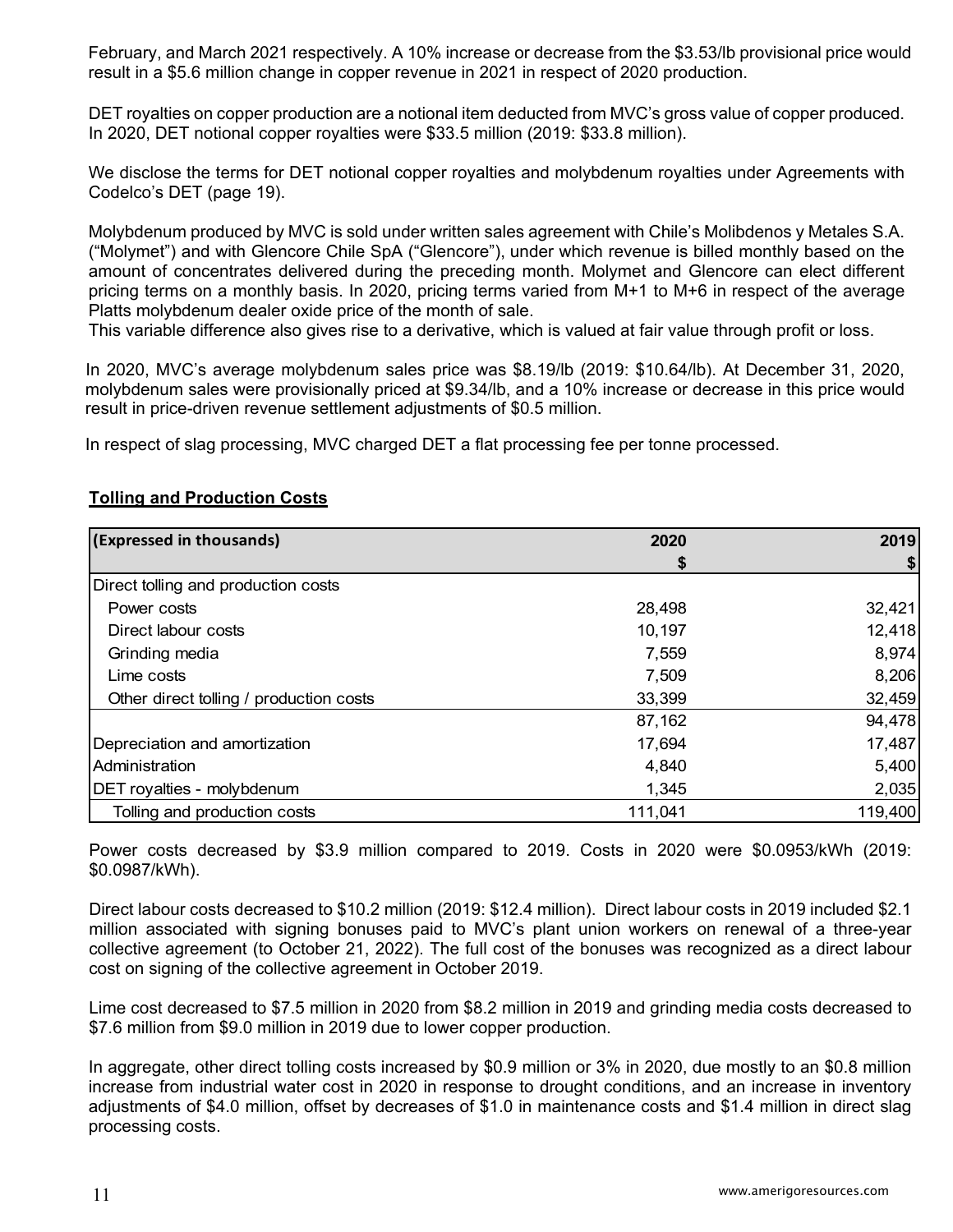| (Expressed in thousands)                      | 2020   | 2019   |
|-----------------------------------------------|--------|--------|
|                                               |        |        |
| Other direct production costs                 |        |        |
| Maintenance, excluding labour                 | 6.721  | 7,691  |
| Molybdenum production costs                   | 6,218  | 6,624  |
| Historic tailings extraction                  | 4,936  | 5,562  |
| Industrial water                              | 4,159  | 3,308  |
| Inventory adjustments                         | 3,382  | (661)  |
| Process control, environmental and safety     | 2,381  | 2,278  |
| Copper reagents                               | 2,317  | 2,500  |
| Subcontractors and support services           | 2,111  | 2,605  |
| Filtration and all other direct tolling costs | 846    | 843    |
| Direct slag processing costs                  | 328    | 1,709  |
|                                               | 33,399 | 32,459 |

| (S/lb Cu)                                            | 2020 | 2019   |
|------------------------------------------------------|------|--------|
| Other direct production costs                        |      |        |
| Maintenance, excluding labour                        | 0.12 | 0.13   |
| Molybdenum production costs                          | 0.11 | 0.11   |
| Historic tailings extraction                         | 0.09 | 0.10   |
| Industrial water                                     | 0.08 | 0.06   |
| Inventory adjustments                                | 0.06 | (0.01) |
| Process control, environmental and safety            | 0.04 | 0.04   |
| Copper reagents                                      | 0.04 | 0.04   |
| Subcontractors and support services                  | 0.04 | 0.04   |
| Filtration and all other direct copper tolling costs | 0.02 | 0.01   |
| Direct slag processing costs                         | 0.01 | 0.03   |
|                                                      | 0.61 | 0.56   |

Depreciation and amortization increased to \$17.7 million (2019: \$17.5 million), from a higher asset base.

Administration expenses were \$4.8 million in 2020 (2019: \$5.4 million) due to cost reduction initiatives at MVC.

# **Expenses**

Other expenses of \$3.6 million (2019: \$5.3 million) are costs not related to MVC's production operations and include:

- General and administration expenses of \$2.8 million (2019: \$4.4 million) which include salaries, management and professional fees of \$2.2 million (2019: \$2.3 million), share-based payments of \$0.1 million (2019: \$1.5 million) and office and general expenses of \$0.5 million (2019: \$0.6 million).
- Other losses of \$0.8 million (2019: other gains of \$1.1 million) are comprised of a foreign exchange gain of \$1.5 million (2019: \$1.0 million),other gains of \$0.1 million (2019: \$0.2 million) and a loss on inventory adjustments of \$2.4 million (2019: \$nil).
- A \$nil expense associated with the related party derivative liability (2019: expense of \$2.0 million), which includes actual amounts paid or accrued to a related party of \$1.0 million (2019: \$1.0 million) and a \$1.0 million decrease in fair value (2019: increase in fair value of \$1.1 million).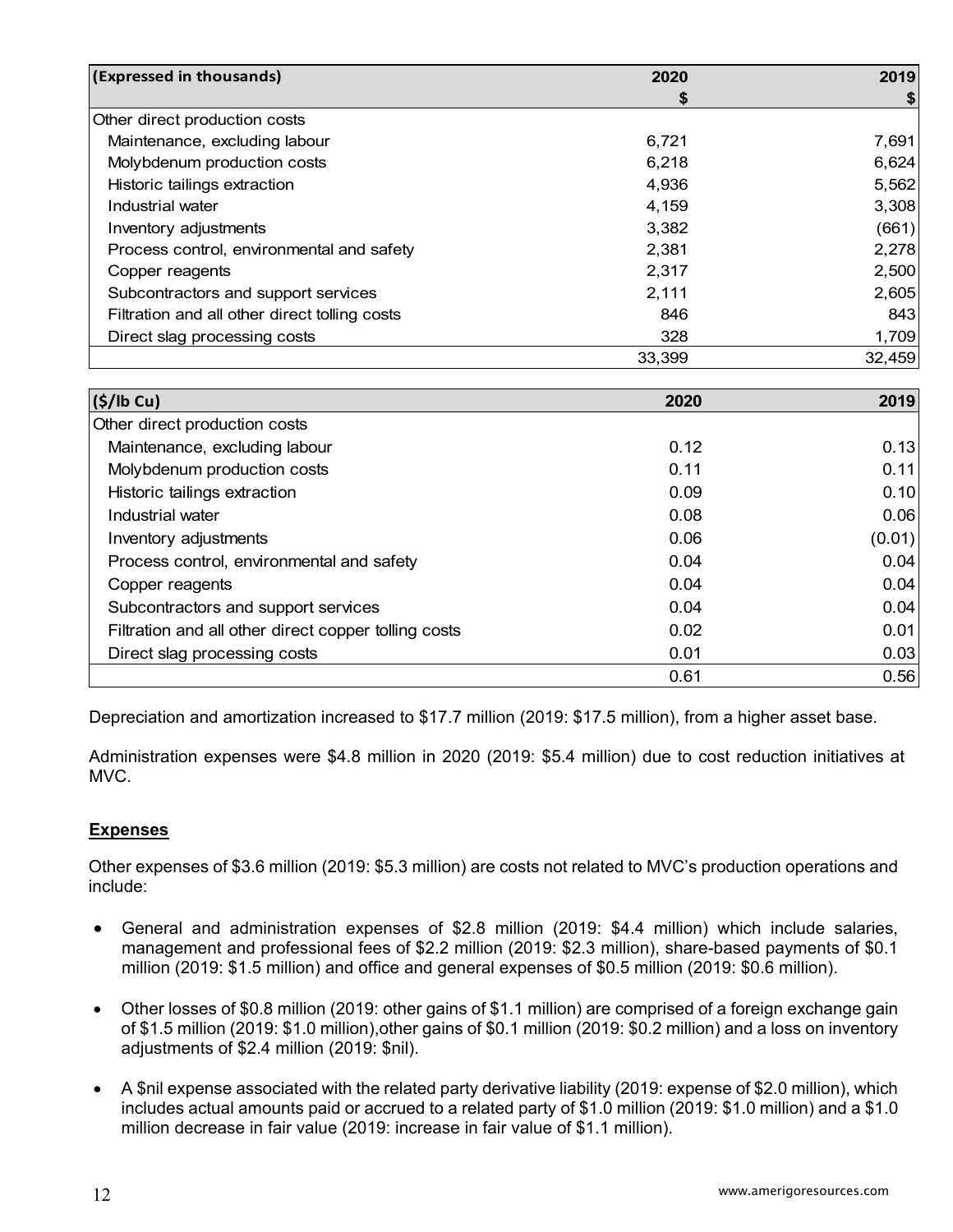The Company's finance expense was \$5.2 million (2019: \$7.8 million) which included \$3.7 million in finance and interest charges (2019: \$6.8 million) and a fair value adjustment to interest rate swaps of \$1.5 million (2019: \$1.0 million).

Income tax expense in 2020 was \$0.5 million (2019: income tax recovery of \$3.3 million), including current income tax expense of \$0.2 million (2019: \$0.1 million) and deferred tax expense of \$0.3 million (2019: deferred tax recovery of \$3.4 million).

Deferred income tax recovery or expense results from the changes to deferred income tax liabilities, arising predominantly from the differences between the book and tax values of MVC's property, plant and equipment. Deferred tax liabilities do not represent income tax payable.

## **Cash Cost and Total Cost**

Cash cost and total cost are non-GAAP measures prepared on a basis consistent with the industry standard Brook Hunt definitions.

The Company believes that these measures provide additional information to evaluate corporate performance. Management also uses these measures to monitor internal performance.

In 2020 cash cost was \$1.76/lb (2019: \$1.82/lb) and total cost was \$2.72/lb (2019: \$2.74/lb).

A reconciliation of tolling and production costs to cash cost and total cost is presented below:

| (Expressed in thousands)                         | 2020      | 2019                         |  |
|--------------------------------------------------|-----------|------------------------------|--|
|                                                  | S         | $\left  \frac{1}{2} \right $ |  |
| Tolling and production costs                     | 111,041   | 119,400                      |  |
| Add (deduct):                                    |           |                              |  |
| DET notional royalties - copper                  | 33,536    | 33,828                       |  |
| Smelting and refining                            | 16,665    | 19,755                       |  |
| <b>Transportation costs</b>                      | 1,751     | 1,838                        |  |
| Inventory adjustments                            | (3, 381)  | 661                          |  |
| By-product credits                               | (10, 168) | (16, 181)                    |  |
| <b>Total cost</b>                                | 149,444   | 159,301                      |  |
| Deduct:                                          |           |                              |  |
| DET notional royalties - copper                  | (33, 536) | (33,828)                     |  |
| DET royalties - molybdenum                       | (1, 345)  | (2,035)                      |  |
|                                                  | (34, 881) | (35, 863)                    |  |
| Depreciation and amortization                    | (17, 694) | (17, 487)                    |  |
| Cash cost                                        | 96,869    | 105,951                      |  |
| Pounds of copper tolled (fresh and old tailings) | 54.9M     | 58.2M                        |  |
| Cash cost (\$/lb)                                | 1.76      | 1.82                         |  |
| Total cost (\$/lb)                               | 2.72      | 2.74                         |  |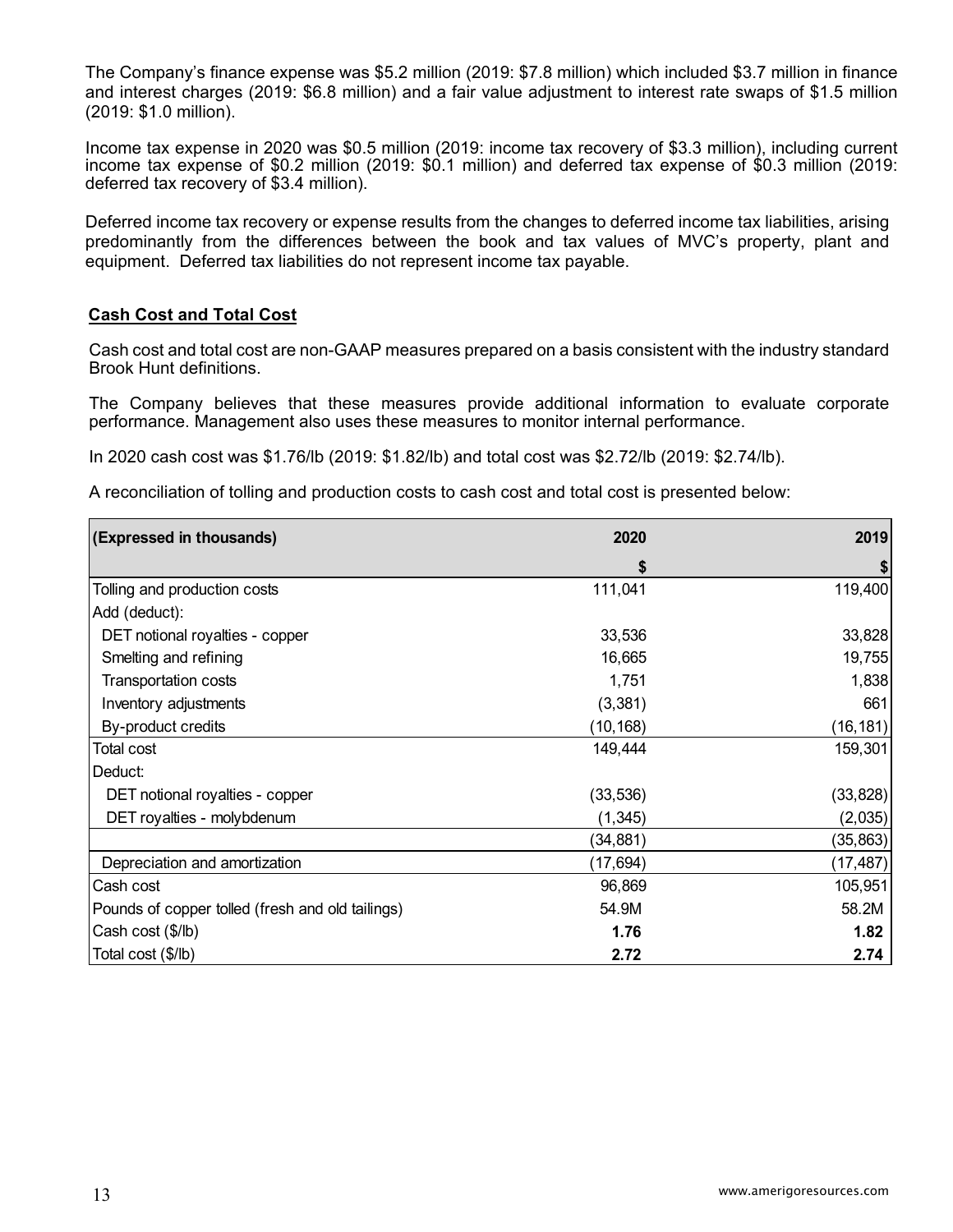The Company's trailing annual and quarterly cash costs (\$/lb of copper produced) were:

| (\$/lb of copper produced) | 2020   | Q4-2020 | Q3-2020 | Q2-2020 | Q1-2020 |
|----------------------------|--------|---------|---------|---------|---------|
| Power costs                | 0.52   | 0.50    | 0.54    | 0.51    | 0.52    |
| Smelting & refining        | 0.30   | 0.3     | 0.31    | 0.33    | 0.28    |
| Lime                       | 0.14   | 0.13    | 0.14    | 0.12    | 0.17    |
| Grinding media             | 0.14   | 0.14    | 0.13    | 0.15    | 0.12    |
| Administration             | 0.08   | 0.06    | 0.10    | 0.08    | 0.10    |
| Transportation             | 0.03   | 0.03    | 0.03    | 0.03    | 0.03    |
| Other direct costs         | 0.74   | 0.72    | 0.68    | 0.66    | 0.93    |
| By-product credits         | (0.19) | (0.23)  | (0.14)  | (0.16)  | (0.21)  |
| <b>Cash Cost</b>           | \$1.76 | \$1.65  | \$1.80  | \$1.72  | \$1.94  |

| (\$/lb of copper produced) | 2019   | Q4-2019 | Q3-2019 | Q2-2019 | Q1-2019 |
|----------------------------|--------|---------|---------|---------|---------|
| <b>Power costs</b>         | 0.56   | 0.52    | 0.52    | 0.60    | 0.60    |
| Smelting & refining        | 0.34   | 0.32    | 0.33    | 0.36    | 0.34    |
| Grinding media             | 0.16   | 0.15    | 0.16    | 0.17    | 0.14    |
| Lime                       | 0.14   | 0.15    | 0.13    | 0.13    | 0.15    |
| Administration             | 0.09   | 0.09    | 0.07    | 0.09    | 0.12    |
| Transportation             | 0.03   | 0.03    | 0.03    | 0.03    | 0.04    |
| Other direct costs $1, 2$  | 0.78   | 0.91    | 0.68    | 0.75    | 0.81    |
| By-product credits         | (0.28) | (0.38)  | (0.36)  | (0.16)  | (0.17)  |
| <b>Cash Cost</b>           | \$1.82 | \$1.79  | \$1.56  | \$1.97  | \$2.03  |

<sup>1</sup> For the year 2019, cash cost includes \$.04/lb in respect of MVC's union signing bonuses. Normalized annual cash cost without union signing bonuses would have been \$1.78/lb.

2 In Q4-2019, cash cost includes \$0.15/lb in respect of MVC's union signing bonuses. Normalized Q4-2019 cash cost without union signing bonuses would have been \$1.64/lb.

MVC's components of cash cost decreased in 2020 due to better terms (power, smelting & refining, grinding media) but by-product credits were less favourable in 2020 due to reduced slag processing revenue and lower molybdenum prices.

The Company's trailing annual and quarterly total costs (\$/lb of copper produced) were:

| (\$/lb of copper produced)              | 2020   | Q4-2020 | Q3-2020 | Q2-2020 | Q1-2020 |
|-----------------------------------------|--------|---------|---------|---------|---------|
| Cash cost                               | 1.76   | 1.65    | 1.80    | 1.72    | 1.94    |
| <b>DET</b> notional royalites/royalties | 0.64   | 0.78    | 0.69    | 0.50    | 0.50    |
| Amortization/depreciation               | 0.32   | 0.27    | 0.29    | 0.33    | 0.44    |
| <b>Total Cost</b>                       | \$2.72 | \$2.70  | \$2.78  | \$2.55  | \$2.88  |

| (\$/lb of copper produced)              | 2019   | Q4-2019 | Q3-2019 | Q2-2019 | Q1-2019 |
|-----------------------------------------|--------|---------|---------|---------|---------|
| Cash cost                               | 1.82   | 1.79    | ∣.56    | 1.97    | 2.03    |
| <b>DET</b> notional royalites/royalties | 0.62   | 0.57    | 0.60    | 0.65    | 0.66    |
| Amortization/depreciation               | 0.30   | 0.28    | 0.27    | 0.33    | 0.33    |
| Total Cost                              | \$2.74 | \$2.64  | \$2.43  | \$2.95  | \$3.02  |

Total cost was \$2.72/lb (2019: \$2.74/lb) due to lower cash cost and depreciation.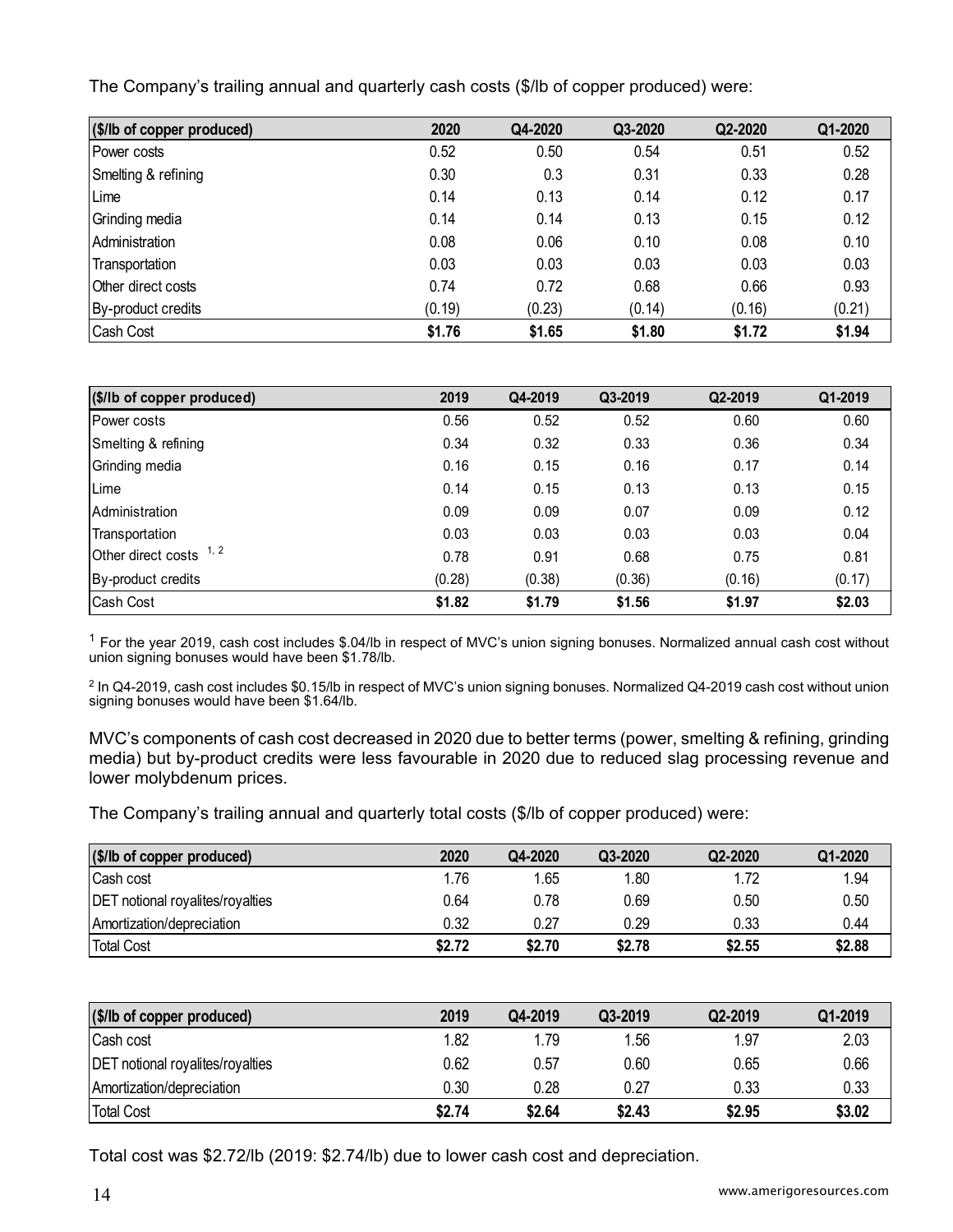# **FINANCIAL RESULTS – QUARTER ENDED DECEMBER 31, 2020**

In Q4-2020, the Company posted net income of \$8.3 million (\$0.05 EPS), compared to net income of \$0.6 million in Q4-2019 (\$nil EPS).

The Company generated operating cash flow before working capital changes of \$19.8 million (Q4-2019: \$6.4 million), and net cash from operating cash flow of \$5.1 million (Q4-2019: \$6.9 million).

## **Revenue**

Revenue in Q4-2020 was \$47.2 million (2019: \$35.5 million) due to stronger copper prices.

# **Expenses**

| (Expressed in thousands)                  | Q4-2020      |      | Q4-2019 |
|-------------------------------------------|--------------|------|---------|
|                                           |              |      |         |
| Direct tolling and production costs       |              |      |         |
| Power costs                               | \$<br>8,349  | - \$ | 8,216   |
| Direct labour costs                       | 2,812        |      | 4,757   |
| Lime costs                                | 2,105        |      | 2,342   |
| Grinding media                            | 2,305        |      | 2,432   |
| Other direct tolling / production costs   | 9,805        |      | 8,001   |
|                                           | 25,376       |      | 25,748  |
| Depreciation and amortization             | 4,350        |      | 4,353   |
| Administration                            | 1,227        |      | 1,390   |
| DET royalties - molybdenum                | 506          |      | 460     |
| Tolling and production costs              | \$<br>31,459 | \$   | 31,951  |
| Unit tolling and production costs (\$/lb) | 1.91         |      | 2.07    |

Direct tolling and production costs in Q4-2020 were \$25.4 million (Q4-2019: \$25.7 million), due mostly to a decrease of \$2.0 million in direct labour costs (MVC had a \$2.1 million labour cost in Q4-2019 associated with union signing bonuses) offset by a \$1.8 million increase in other direct tolling and production costs.

Depreciation and amortization in Q4-2020 remained at \$4.4 million, administration expenses were \$1.2 million (2019: \$1.4 million) and the DET molybdenum royalties remained at \$0.5 million.

Unit tolling and production costs in Q4-2020 decreased from \$2.07/lb in Q4-2019 to \$1.91/lb in Q4-2020.

### **COMPARATIVE PERIODS**

Amerigo's quarterly financial statements are reported under IFRS applicable to interim financial reporting.

The following tables provide highlights from Amerigo's financial statements of quarterly results for the past eight quarters.

|                               | Q4-2020 | Q3-2020 | Q2-2020 | Q1-2020 |
|-------------------------------|---------|---------|---------|---------|
|                               |         |         |         |         |
|                               |         |         |         |         |
| Total revenue (thousands)     | 47,188  | 37,555  | 26,046  | 15,638  |
| Net income (loss) (thousands) | 8,307   | 5,388   | (3,602) | (4,029) |
| EPS (LPS)                     | 0.05    | 0.03    | (0.02)  | (0.02)  |
| Diluted EPS (LPS)             | 0.04    | 0.03    | (0.02)  | (0.02)  |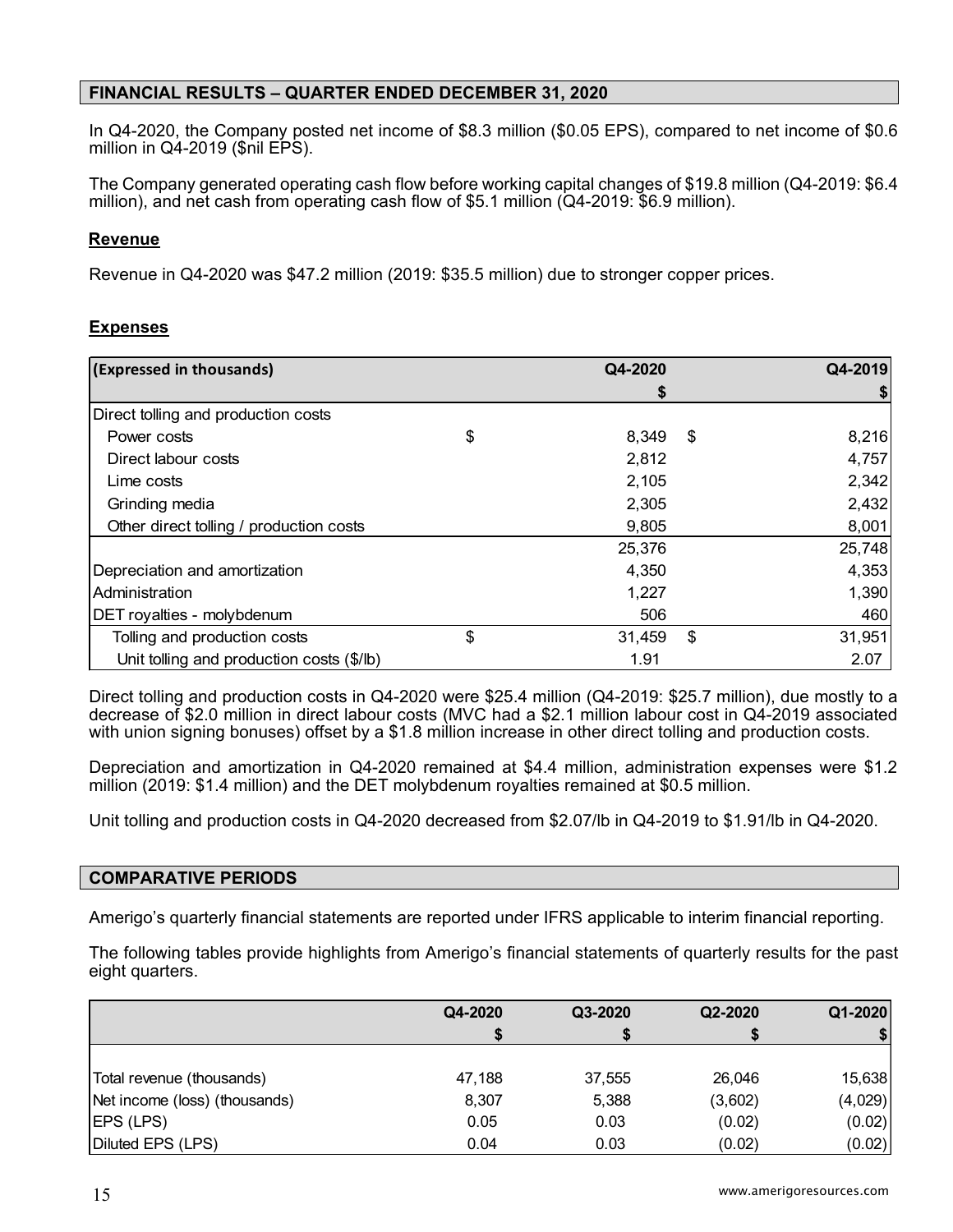|                               | Q4-2019        | Q3-2019 | Q2-2019  | Q1-2019  |
|-------------------------------|----------------|---------|----------|----------|
|                               |                |         | S        |          |
|                               |                |         |          |          |
| Total revenue (thousands)     | 35.474         | 33,900  | 22,692   | 27,736   |
| Net income (loss) (thousands) | 633            | (2,083) | (6, 564) | (1, 399) |
| EPS (LPS)                     | -              | (0.01)  | (0.04)   | (0.01)   |
| Diluted EPS (LPS)             | $\blacksquare$ | (0.01)  | (0.04)   | (0.01)   |

Quarterly revenue variances result mostly from higher or lower copper deliveries (a factor of quarterly production), MVC's copper price (a factor of market prices) and adjustments to fair value of settlement receivables.

The Company's revenues are highly sensitive to these variables, as summarized below:

|                                     | Q4-2020 | Q3-2020 | Q2-2020 | Q1-2020 | Q4-2019 | Q3-2019 | Q2-2019 | Q1-2019 |
|-------------------------------------|---------|---------|---------|---------|---------|---------|---------|---------|
| Copper sales/deliveries             | 15.9    | 15.0    | 13.7    | 11.8    | 15.5    | 16.6    | 13.4    | 12.9    |
| MVC's copper price                  | 3.52    | 3.04    | 2.61    | 2.35    | 2.76    | 2.62    | 2.67    | 2.92    |
| Settlement adjustments <sup>2</sup> | 5.35    | 4.77    | .00)    | (3.01)  | 1.04    | (0.55)  | (1.72)  | 0.85    |

<sup>1</sup> Million pounds of copper sold under tolling agreements with DET.<br><sup>2</sup> Adjustments to fair value of prior quarter copper settlement receivables, expressed in millions of dollars.

In Q1-2019 and Q2-2019, copper deliveries were substantially lower than in preceding quarters because of low plant recoveries, resulting from MVC's mining plan sequence. Copper prices in Q1-2019 were stronger than in the second half of 2018, but in Q2-2019 declined again resulting in \$1.7 million in negative price adjustments. In Q3-2019 copper prices continued to decline but the quarter to quarter decline was substantially lower than in the preceding quarter, resulting in lower negative settlement adjustments. Deliveries improved due to higher production. In Q4-2019 copper prices recovered and the Company had positive settlement adjustments of \$1.0 million, but deliveries were lower than in Q3-2019. In Q1-2020, copper deliveries declined because of lower production driven by MVC's water preservation efforts due to drought conditions in central Chile and low plant recoveries. Additionally, copper prices dropped sharply due to the COVID-19 global pandemic, affecting quarterly revenue, and resulting in \$3.0 million in negative adjustments to prior quarter sales. In Q2-2020, revenue was positively impacted by a recovery in copper prices, an increase in copper delivered during the quarter and reduced final copper adjustments to prior quarter sales. In Q3-2020 and Q4-2020 revenue was again positively impacted by both an increase in copper prices and an increase in copper delivered during the quarter.

In addition to revenue variances, the Company's quarterly results in the most recent eight quarters were also affected by variations in cost of sales:

|                                               | Q4-2020 | Q3-2020 | Q2-2020 | Q1-2020 | Q4-2019 | Q3-2019 | Q2-2019 | Q1-2019 |
|-----------------------------------------------|---------|---------|---------|---------|---------|---------|---------|---------|
| Tolling and production costs 1                | 31.46   | 28.57   | 26.44   | 24.57   | 31.95   | 32.89   | 28.79   | 25.76   |
| Unit tolling and production cost <sup>2</sup> | 1.91    | 91. ا   | '.93    | 2.32    | 2.07    | 1.99    | 2.08    | .99     |

1 Million of dollars.

 $2$  Tolling and production costs divided over number of pounds of copper delivered.

Tolling and production costs are affected by production levels, input costs (particularly power, lime and grinding media costs) and the depreciation or appreciation of the Chilean peso to the U.S. dollar. In Q1- 2019 total tolling and production costs decreased due to lower production, but the lower production drove unit costs higher. In Q2-2019, inventory variations increased tolling and production costs by \$3.5 million compared to the preceding quarter. In Q3-2019 total tolling and production costs increased due to higher deliveries which in turn resulted in lower unit costs. In Q4-2019, tolling and production costs included \$2.3 million in signing bonuses paid to MVC workers, increasing unit costs as there was no higher output associated with this cost. Tolling and production costs declined in Q1-2020 due to a lower contractual power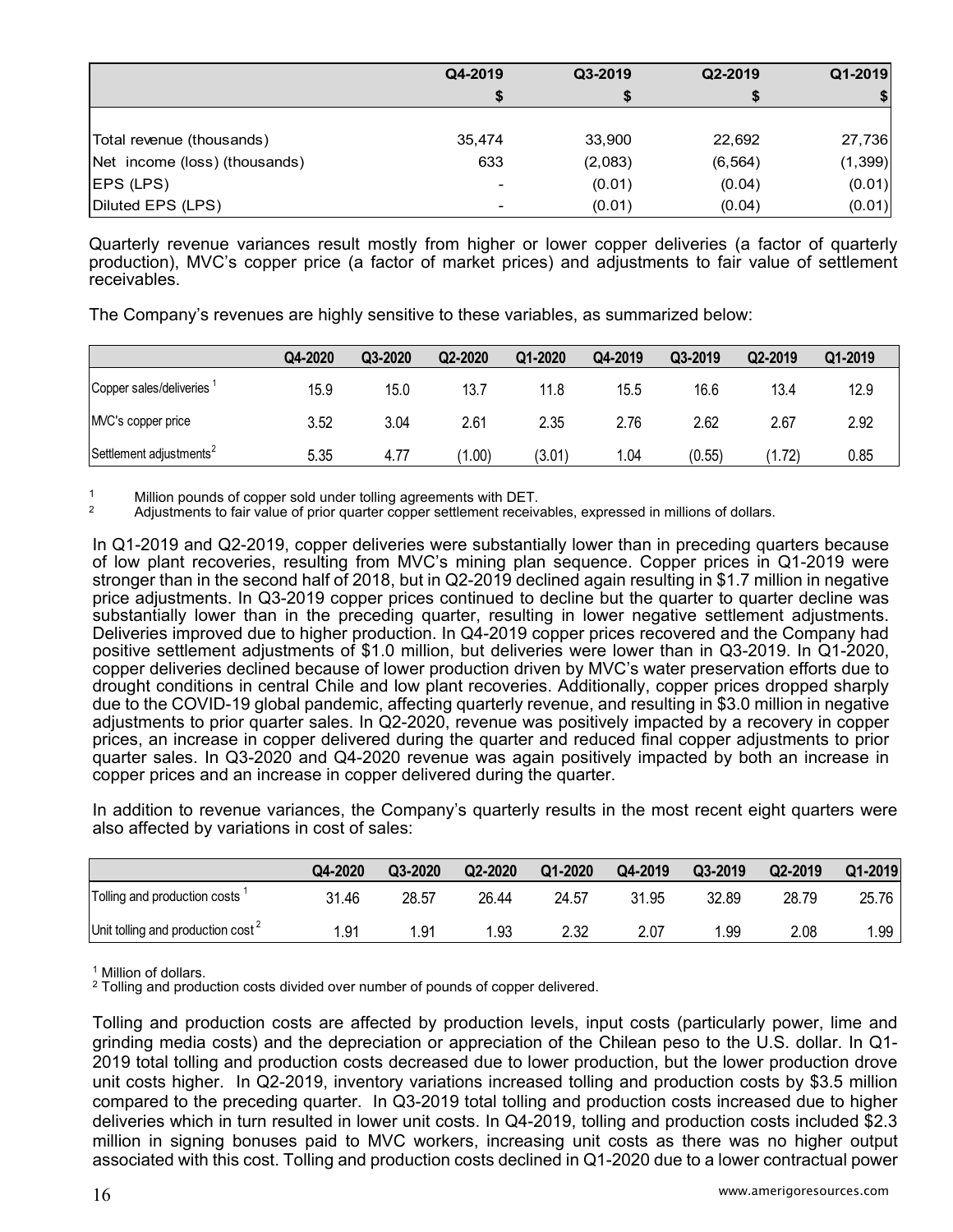cost and other cost mitigation initiatives, but unit costs increased due to lower production levels in the quarter. In Q2-2020, total tolling and production costs increased due to higher production levels but decreased on a unit cost basis. In Q3-2020 and Q4-2020, total tolling and production costs increased due to higher production levels but decreased on a unit cost basis.

### **LIQUIDITY, FINANCIAL POSITION AND BORROWINGS**

## **Cash Flow from Operations**

In 2020, the Company generated net cash from operating activities of \$19.8 million (2019: \$9.7 million). Excluding the effect of changes in working capital accounts, the Company generated cash of \$29.1 million in the year (2019 \$9.8 million).

The Company operates in a cyclical industry with cash flow generating capacity closely correlated to market copper prices. The increase in cash generated from operations in the year was due to higher copper prices in the second half of the year along with lower operating costs.

MVC's financial performance is very sensitive to changes in copper prices. At December 31, 2020, MVC's provisional copper price was \$3.53/lb and final prices for October, November, and December 2020 sales will be the average LME prices for January, February and March 2021 respectively. A 10% increase or decrease from the \$3.53/lb provisional price would result in a \$5.6 million change in copper revenue in 2021 in respect of 2020 production.

## **Cash Flow used in Financing Activities**

In 2020, the Company made debt repayments of \$9.4 million (2019: \$11.3 million) and made lease payments of \$1.4 million (\$1.2 million). In 2019, the Company paid \$1.1 million in transaction costs associated with MVC's debt refinance.

In 2020 the Company received \$0.1 million in proceeds from various exercises of stock options (2019: \$0.5 million).

### **Cash Flow used in Investing Activities**

In 2020, the Company used cash of \$2.8 million for payments of Capex (2019: \$10.0 million) and paid \$0.7 million in capitalized interest in 2019. Capex payments in 2019 included final payments for the Phase II expansion.

### **Liquidity Analysis**

At December 31, 2020, the Company's cash and cash equivalents were \$14.1 million (December 31, 2019: \$7.2 million) and the Company had reduced its working capital deficiency to \$6.1 million (December 31, 2019: \$15.1 million).

The Company expects that it will continue to be able to meet obligations for at least the next 12 months from operating cash flows, assuming copper prices in 2021 average at least \$2.85/lb and the Company's 2021 production and cost outlook is met (page 9).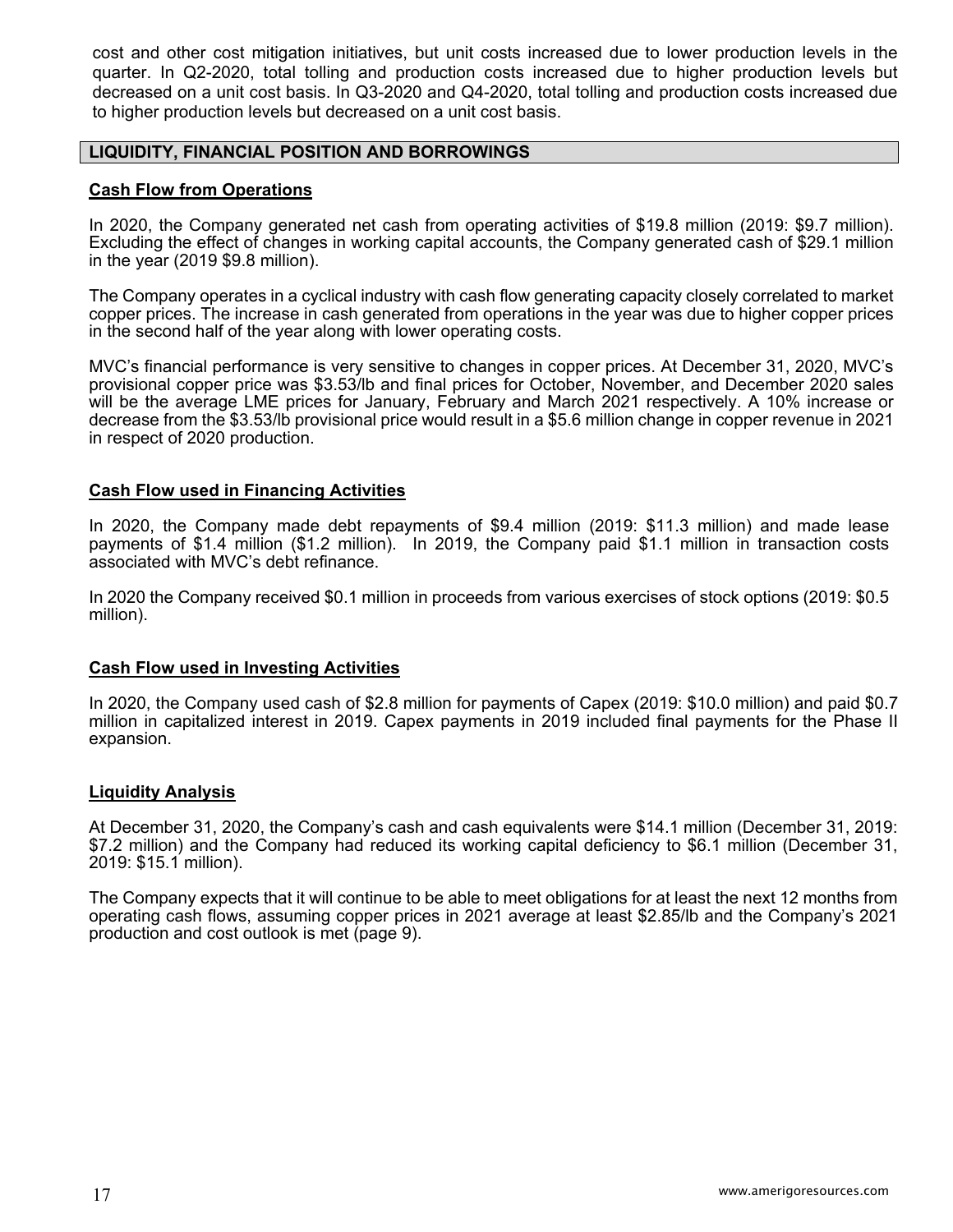# **Borrowings**

| (Expressed in thousands)                              | December 31, | December 31, |
|-------------------------------------------------------|--------------|--------------|
|                                                       | 2020         | 2019         |
|                                                       | S            | \$           |
|                                                       |              |              |
| Consolidated bank loan                                | 46,463       | 55,897       |
| DET deferred settlements loan                         | 7,305        |              |
|                                                       | 53,768       | 55,897       |
| Comprise:                                             |              |              |
| Short-term debt and current portion of long-term debt | 17,059       | 10,108       |
| Long-term debt                                        | 36,709       | 45,789       |
|                                                       | 53,768       | 55,897       |

On March 25, 2015, MVC obtained a \$64.4 million loan facility from Scotiabank Chile ("Scotiabank") and Export Development Canada ("EDC") to finance the Cauquenes Phase One expansion (the "Cauquenes Phase One Loan"). The Cauquenes Phase One Loan had an original repayment term of six years consisting of twelve equal semi-annual principal payments of \$5.4 million which commenced on June 30, 2016.

On August 3, 2017, MVC obtained a \$35.3 million facility (the "Cauquenes Phase Two Loan") from Scotiabank and EDC to finance the Cauquenes Phase Two expansion. The Cauquenes Phase Two Loan had an original repayment term of three years consisting of six equal semi-annual principal payments of \$5.9 million which commenced on June 30, 2019.

On September 26, 2019, MVC completed a refinance of the Cauquenes Phase One and Phase Two loans, which at the time of refinance had an outstanding principal of \$56.3 million and accrued interest of \$0.8 million. Under the refinance provisions, the principal outstanding on the Cauquenes loans was structured as a four-year senior secured term loan facility (the "Consolidated Bank Loan") of \$56.3 million, provided jointly by Scotiabank and EDC.

The Consolidated Bank Loan has a repayment term of 4 years to September 26, 2023. MVC may make early repayments without penalty in accordance with the provisions of the debt agreement. Seven semiannual installments of \$4.7 million must be made starting together with accrued interest. The first scheduled installment was paid on March 26, 2020 and the second installment on September 28, 2020. A final installment of \$23.5 million plus accrued interest is to be made on September 26, 2023. Any prepayments made during the term of the loan will reduce the amount due on the final installment.

On closing of the refinance, MVC paid \$0.8 million in interest accrued on the Cauquenes loans, an interest rate swap ("IRS") break fee of \$0.3 million and bank commissions of \$1.2 million. MVC also recognized a loss on modification of debt of \$1.6 million, included as finance expense in the period. The loss on modification of debt was a non-cash item arising from the application of *IFRS 9 - Financial Instruments*, under which the present value of the cash flows of the original and renegotiated debt were compared using the Company's effective interest rate, with a resulting loss and an adjustment to the carrying value of the Consolidated Bank Loan.

Interest on the Consolidated Bank Loan is synthetically fixed through an IRS, accounted for at fair value through profit or loss, at a rate of 5.70% per annum for 80% of the facility. The remaining 20% of the facility is subject to a variable rate based on the US Libor six-month rate, which on December 31, 2020 was 3.124% per annum. The IRS has a term to September 26, 2023.

The balance of the Consolidated Bank Loan (net of transaction costs) at December 31, 2020 was \$46.5 million (December 31, 2019: \$55.9 million).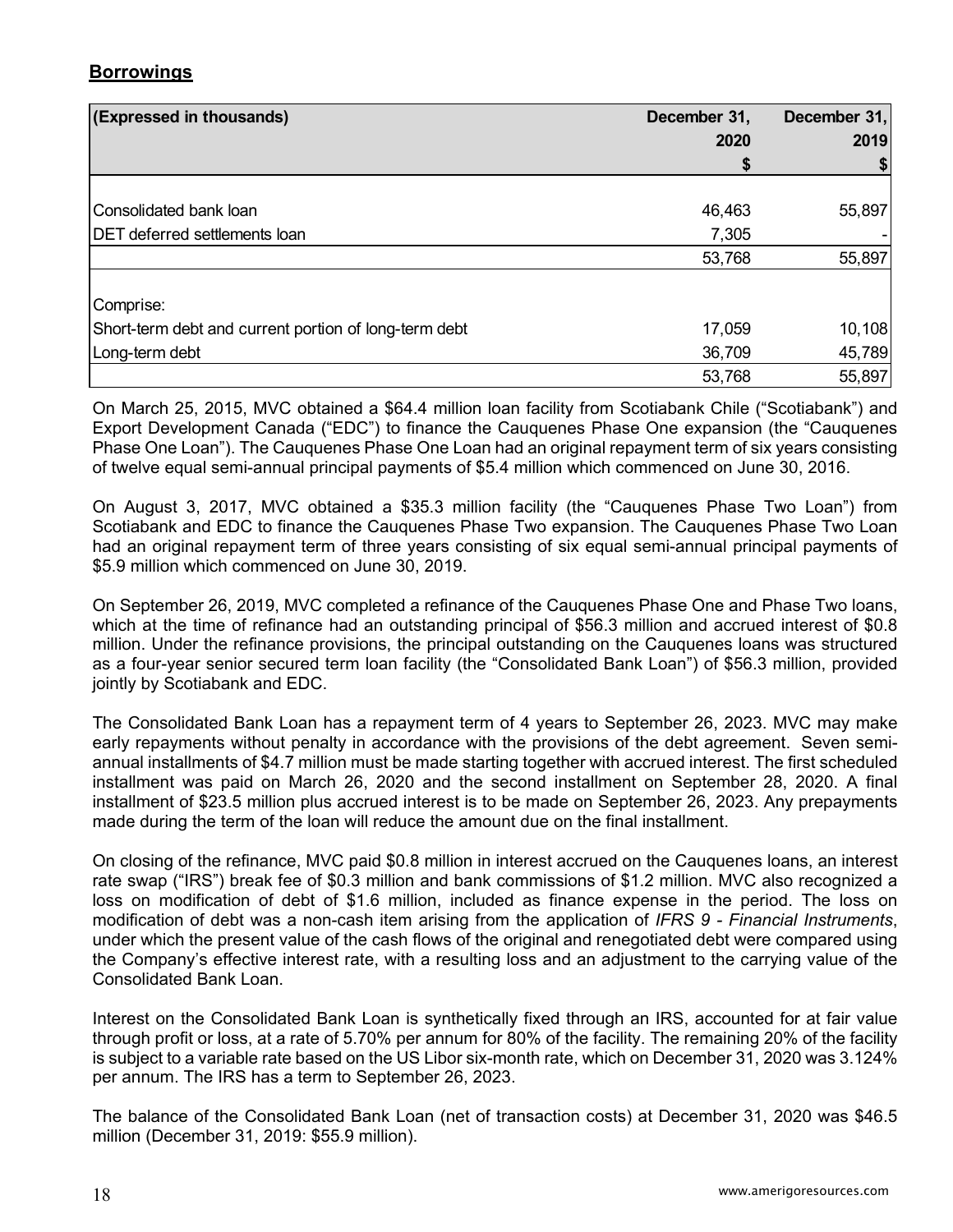MVC has provided security on the Consolidated Bank Loan in the form of a charge on all of MVC's assets.

 MVC is required to meet four bank covenants: current ratio (requirement of 1.25), tangible net worth (requirement of \$125.0 million), debt service coverage ratio (requirement of 1.2) and debt/EBITDA ratio (requirement < 3), measured semi-annually on June 30 and December 31.

In 2020, MVC made debt repayments of \$9.4 million (2019: \$12.4 million) and had a debt balance at year end of \$53.8 million (December 31, 2019: \$55.9 million). At December 31, 2020, MVC did not meet the current ratio bank covenant required and received waivers from Scotiabank and EDC in respect of covenant compliance (page 18).

MVC is also required to have a Debt Service Reserve Account ("DSRA") which must be used to: /i/ pay the principal and interest of bank loans and amounts owing under the IRS if MVC has insufficient funds to make these payments and /ii/ fund MVC's operating expenses. If it becomes necessary to fund MVC's operations with funds from the DSRA, MVC will need to replenish the DSRA at each month's end with funds necessary to maintain a balance equal to one hundred percent of the sum of the principal, interest and IRS that are payable in the following six months. At December 31, 2020, MVC held DSRA funds in the required amount of \$6.1 million.

During 2020, MVC reached an agreement with DET to defer payment of \$7.3 million in copper settlements (the "Deferred Payments"). The Deferred Payments, which were immediately due to DET, commenced to be paid on January 5, 2021 in 12 equal monthly installments and will bear interest at a rate of Libor 12 months plus 3 %. At December 31, 2020, the Deferred Payments balance of \$7.3 million was included in current liabilities.

## **Molybdenum Plant Expansion Lease**

In 2018, MVC entered into a lease of 201,903 Chilean Unidades de Fomento to finance the expansion of MVC's molybdenum plant. Terms of the lease include a term to November 2023, monthly capital payments of approximately \$0.1 million, a balloon payment at the end of the lease term of approximately \$1.5 million and interest at a rate of 0.45% per month. The lease can be prepaid without penalty. At December 31, 2020, the lease obligation was \$5.6 million (December 31, 2019: \$6.8 million).

## **AGREEMENTS WITH CODELCO'S DET**

MVC has a contract with DET (the "DET Agreement") to process the fresh tailings from El Teniente and the tailings from the Cauquenes and Colihues historic tailings deposits. The DET Agreement has a term to 2037 for fresh tailings, the earlier of 2033 or deposit depletion for Cauquenes, and the earlier of 2037 or deposit depletion for Colihues.

The DET Agreement establishes a series of royalties payable by MVC to DET, calculated using the average LME copper price for the month of concentrates production.

The DET Agreement currently operates as a tolling contract under which title to the copper concentrates produced by MVC remains with DET. MVC earns tolling revenue, calculated as the gross value of copper produced at applicable market prices net of notional items. Notional items include treatment and refining charges, DET copper royalties and transportation costs.

Notional royalties for copper concentrates produced from fresh tailings are determined through a sliding scale formula tied to copper prices ranging from \$1.95/lb (13.5%) to \$4.80/lb (28.4%).

Notional royalties for copper concentrates produced from Cauquenes are determined through a sliding scale for copper prices ranging from \$1.95/lb (16%) to \$5.50/lb (39%).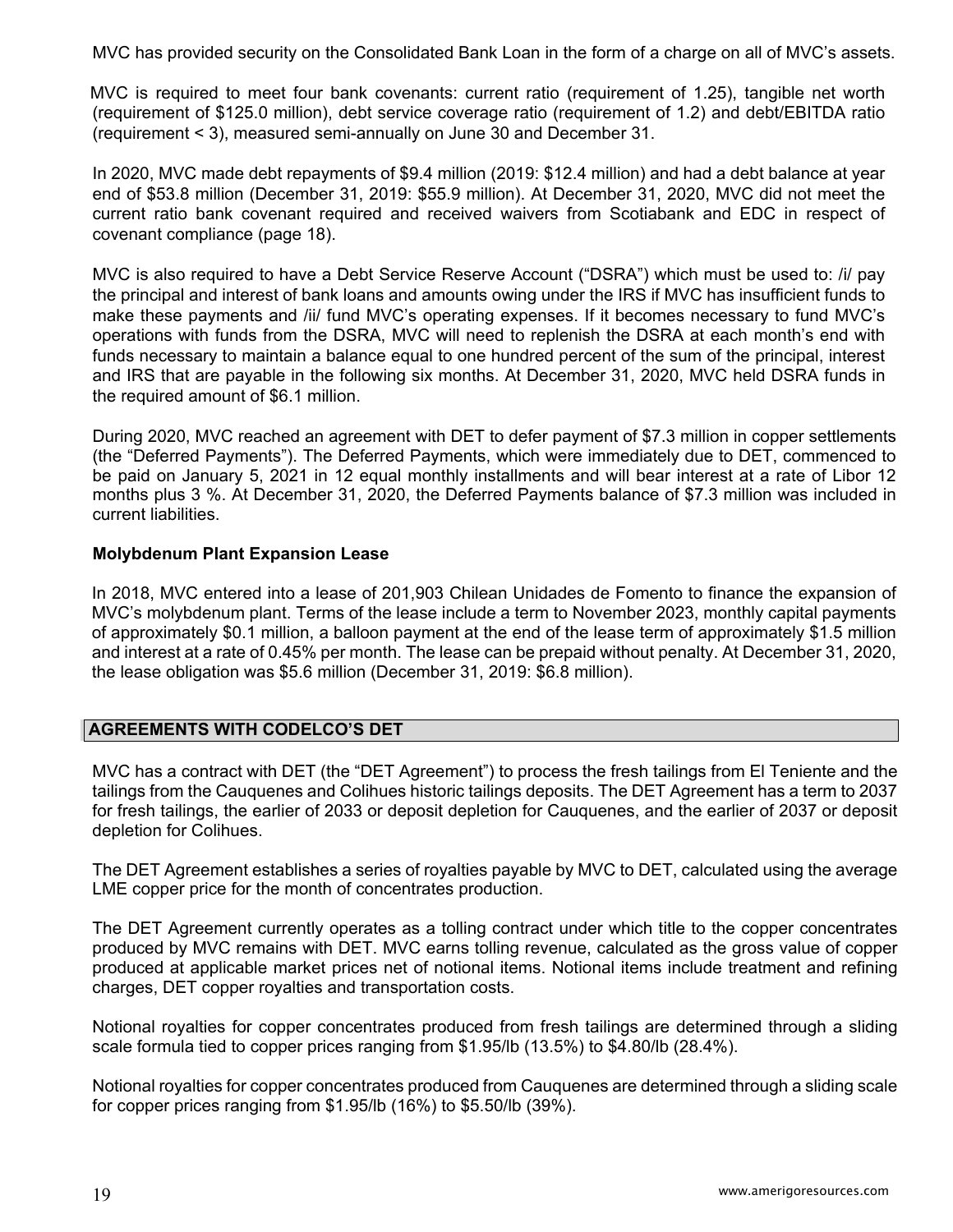Notional royalties for copper concentrates produced from Colihues are determined through a sliding scale for copper prices ranging from \$0.80/lb (3%) to \$4.27lb (30%). MVC intends to restart processing tailings from Colihues once the Cauquenes deposit is depleted.

MVC pays a sliding scale global molybdenum royalty for molybdenum prices between \$6.00/lb (3%) and \$40.00/lb (19.7%).

The DET Agreement anticipates that in the event monthly average prices fall below \$1.95/lb in the case of fresh tailings and Cauquenes tailings, and projections indicate the permanence of such prices over time, the parties will meet to review cost and notional royalty/royalty structures to maintain the Agreement's viability and the equilibrium of the benefits between the parties.

The DET Agreement also contains three early exit options exercisable by DET within 2021 and every three years thereafter only in the event of changes unforeseen at the time the Agreement was entered into. Amerigo has currently judged the probabilities of DET exercising any of these early exit options as remote.

|                       | <b>Total</b> | Less than 1 year | 1 to 2 years | 2 to 5 years | More than 5 years |
|-----------------------|--------------|------------------|--------------|--------------|-------------------|
| Trade and other       |              |                  |              |              |                   |
| payables              | 14,579       | 14,579           |              |              |                   |
| <b>Current income</b> |              |                  |              |              |                   |
| tax payable           | 97           | 97               |              |              |                   |
| <b>DET</b>            |              |                  |              |              |                   |
| royalties             | 13,010       | 13,010           |              |              |                   |
| Derivative to         |              |                  |              |              |                   |
| related parties       | 11,295       | 1,196            | 1,209        | 3,129        | 5,761             |
| Severance             |              |                  |              |              |                   |
| provisions            | 649          |                  |              |              | 649               |
| Minimum               |              |                  |              |              |                   |
| power                 |              |                  |              |              |                   |
| payments <sup>1</sup> | 249,941      | 16,249           | 15,468       | 43,650       | 174,574           |
| Borrowings            | 53,768       | 16,768           | 9,081        | 27,919       |                   |
|                       |              |                  |              |              |                   |
| Leases                | 5,734        | 1,643            | 1,428        | 2,663        | $\mathbf 0$       |
| Total                 |              |                  |              |              |                   |
| contractual           |              |                  |              |              |                   |
| obligations           | 349,073      | 63,542           | 27,186       | 77,361       | 180,984           |

**SUMMARY OF OBLIGATIONS** (Expressed in thousands)

<sup>1</sup> At December 31, 2020, MVC had an agreement for the supply of MVC's annual power requirements from 2021 to 2037. The agreement established minimum charges based on peak hour power supply calculations, estimated to range from \$1.1 to \$1.4 million per month.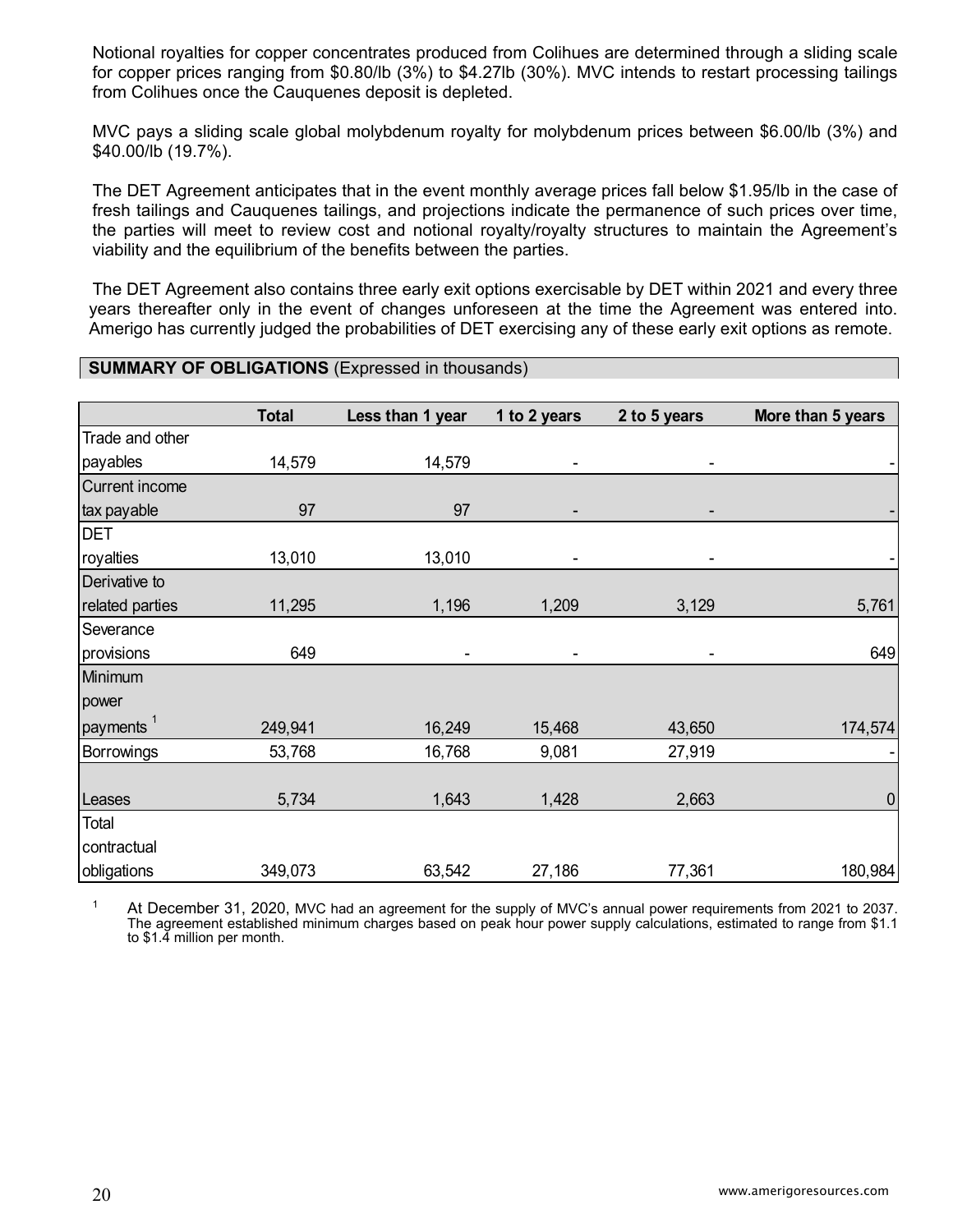## **TRANSACTIONS WITH RELATED PARTIES**

a) Derivative liability

Amerigo holds its interest in MVC through Amerigo International Holdings Corp. ("Amerigo International"), wholly owned by Amerigo except for certain outstanding Class A shares which are owned indirectly by Amerigo's founders (including Amerigo's current Executive Chairman). The Class A shares were issued in 2003 as part of a tax-efficient structure for payments granted as consideration to the founders transferring to Amerigo their option to purchase MVC.

The Class A shareholders are not entitled to any participation in the profits of Amerigo International, except for monthly payments, calculated as follows:

- \$0.01 for each pound of copper equivalent produced from DET tailings by MVC or any successor entity to MVC if the price of copper is under \$0.80/lb, or
- \$0.015 for each pound of copper equivalent produced from DET tailings by MVC or any successor entity to MVC if the price of copper is \$0.80/lb or more.

Under IFRS, the payments constitute a derivative financial instrument which needs to be measured at fair value at each reporting date. Changes in fair value are recorded in profit for the period.

The derivative expense includes the actual monthly payments described above and changes in the derivative's fair value.

In 2020, \$1.0 million was paid or accrued to the Class A shareholder (2019: \$1.0 million) and the derivative's fair value increased \$1.0 million (2019: decreased \$1.0 million), for a total derivative expense of \$nil (2019: expense of \$2.0 million).

At December 31, 2020, the derivative liability totalled \$11.3 million (2019: \$12.1 million), with a current portion of \$1.2 million (2019: \$1.2 million) and a long-term portion of \$10.1 million (201: \$10.9 million).

b) Directors' fees and remuneration to officers

 In 2020, the Company paid or accrued \$1.2 million in salaries and fees to companies associated with certain officers (2019: \$1.4 million). In the same period, Amerigo paid or accrued \$0.3 million in directors' fees (2019: \$0.2 million). These transactions were in the ordinary course of business and measured at market rates determined on a cost recovery basis.

In 2020, 2,000,000 options were granted to Amerigo directors and officers (2019: 3,150,000 options).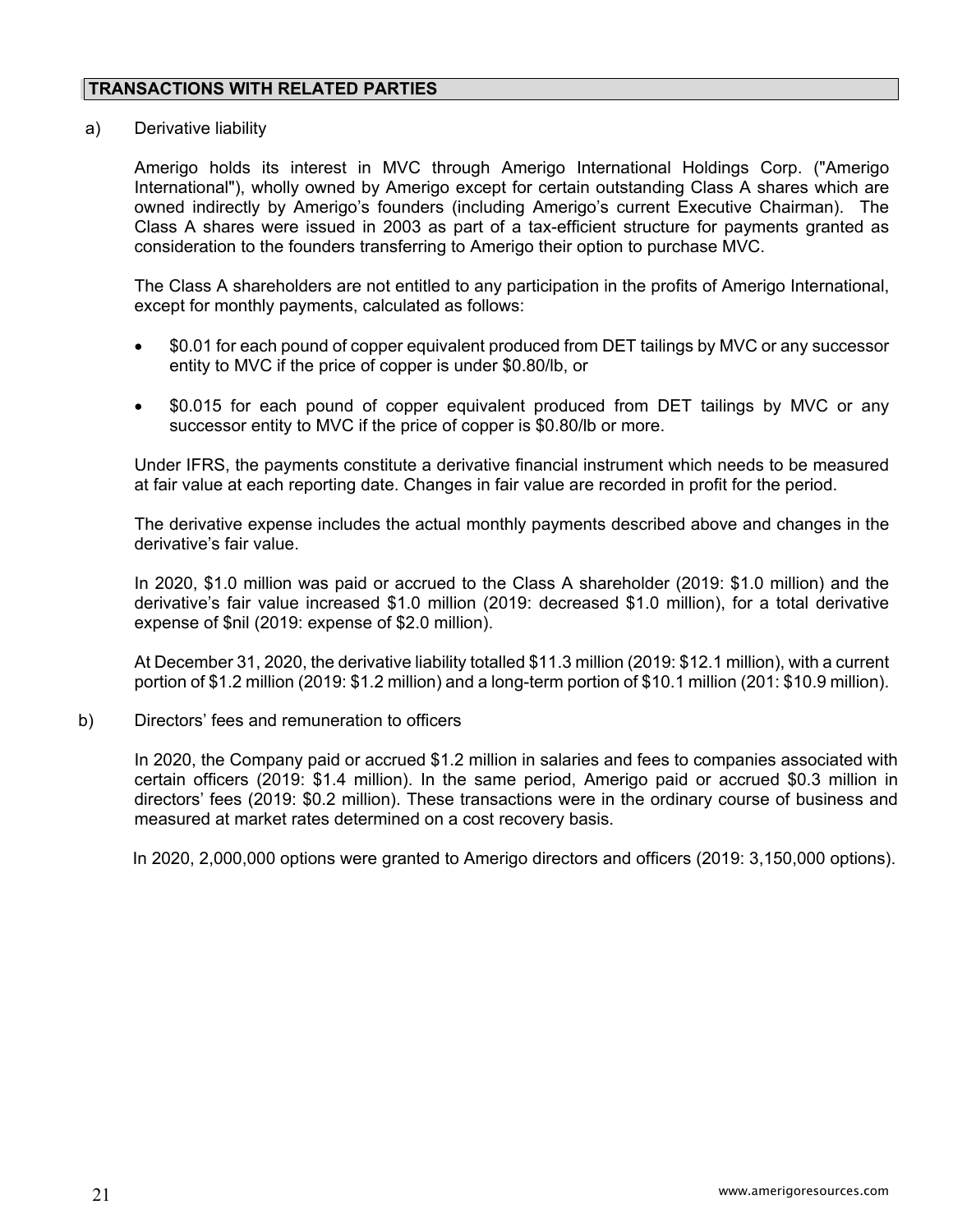## **OTHER MD&A REQUIREMENTS**

### **Critical Accounting Estimates and Judgments**

Estimates and judgements are continually evaluated and are based on historical experience and other factors, including expectations of future events that are believed to be reasonable under the circumstances.

In preparing these consolidated financial statements, the Company makes judgments, estimates and assumptions concerning the future which may vary from actual results. Judgments estimates and assumptions that could have a significant risk of causing a material adjustment to the carrying amounts of assets and liabilities within the next financial year are addressed below.

a) Useful Lives of Long-Lived Assets

MVC estimates the economic life of most of property, plant and equipment based on their useful life, not to exceed the term of MVC's contractual relationship with DET (December 31, 2037).

b) Related Party Derivative Liability

The Company has an obligation to make payments to a related party, based on a fixed payment for each pound of copper equivalent produced from DET tailings by MVC. This constitutes a derivative financial instrument measured at fair value. As required under IFRS, the Company reassesses its estimate for the derivative on each reporting date.

c) Impairment of Property, Plant and Equipment

Management evaluates each asset or cash generating unit at each reporting date to determine whether there are any indications of impairment. Management applies significant judgment in assessing whether indicators of impairment exist that would necessitate impairment testing. Internal and external factors, such as (i) a significant decline in the market value of the Company's share price; (ii) changes in forecasted copper and molybdenum prices; (iii) changes in projected capital and operating costs; (iv) changes in the grade of resources recovered from tailings, and (v) changes in relevant foreign exchange rates, are evaluated by management in determining whether there are any indicators of impairment. If any such indicator exists, an estimate of the recoverable amount is performed, and an impairment loss is recognized to the extent that the carrying amount exceeds the recoverable amount.

These estimates and assumptions are subject to risk and uncertainty, and as such there is the possibility that changes in circumstances may alter these projections and impact the recoverable amount of the assets. In such circumstances, some or all of the carrying value of the assets may be further impaired or the impairment charge reduced, with the impact recorded in profit or loss.

### **Disclosure Controls and Procedures**

Amerigo designs disclosure controls and procedures to provide reasonable assurance that all relevant information is communicated to senior management and to allow timely decisions regarding required disclosure.

Amerigo has a formal corporate disclosure policy and a Disclosure Policy Committee (the "DPC"). Amerigo's directors and Aurora Davidson (President and CEO) are members of the DPC.

Management has reasonable confidence that the Company's material information is made known to them in a timely manner, and that Amerigo's disclosure controls and procedures are effective on an ongoing basis.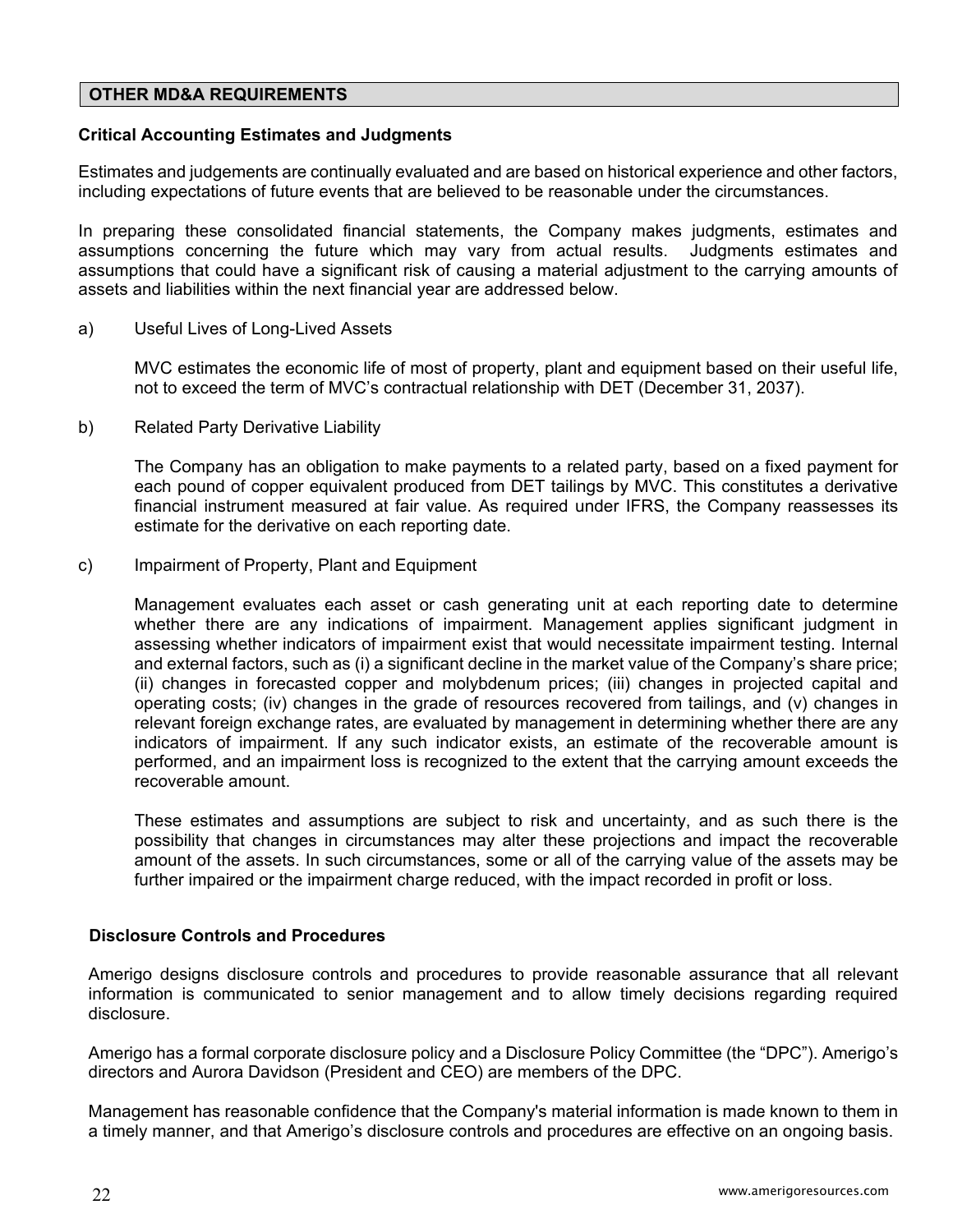# **Internal Controls over Financial Reporting ("ICFR")**

ICFR is a process designed to provide reasonable assurance on the reliability of financial reporting and the preparation of financial statements for external purposes under IFRS.

Amerigo's ICFR includes policies and procedures that:

- Pertain to the maintenance of records that accurately and fairly reflect the additions to and dispositions of Company assets;
- Provide reasonable assurance that transactions are recorded as necessary to permit preparation of financial statements under IFRS;
- Provide reasonable assurance that the Company's receipts and expenditures have the proper authorization of Amerigo's management and directors; and
- Provide reasonable assurance on the prevention or timely detection of unauthorized acquisition, use or disposition of Company assets that could have a material effect on the financial statements.

Any system of internal controls over financial reporting, no matter how well designed, has inherent limitations.

Even those systems determined to be effective can provide only reasonable assurance on preparation and presentation of financial statements.

An evaluation of the design and operating effectiveness of the Company's ICFR was conducted as of December 31, 2020 by the Company's management, including the CEO and CFO. Based on this evaluation, management has concluded that the design and operation of the Company's ICFR was effective.

There were no changes in the year that materially affected, or are reasonably likely to affect, Amerigo's ICFR.

## **Commitments**

- At December 31, 2020, MVC had a long-term agreement for the supply of 100% of MVC's power requirements to December 31, 2032. The agreement established minimum stand-by charges based on peak hour power supply calculations, estimated to range from \$1.1 to \$1.4 million per month.
- Amerigo has an agreement for the lease of office premises in Vancouver to December 1, 2021. Rent commitments under the agreement are approximately \$0.1 million.
- The DET Agreement has a Closure Plan clause requiring MVC and DET to jointly assess the revision of the closure plan for Cauquenes and compare it to the current DET plan. In the case of any variation in the interests of DET due to MVC's activities in the Cauquenes deposit, the parties will jointly evaluate the form of implementation and financing of or compensation for such variation. Until the estimation of the new closure plan is available, and the parties agree on the terms of compensation resulting from the revised plan, it is Amerigo's view there is no obligation to record a provision because the amount, if any, is not possible to determine.

## **Securities Outstanding**

On February 16, 2021 Amerigo had 180,769,351 common shares outstanding and 10,070,000 options outstanding (exercisable at prices ranging from Cdn\$0.14 to Cdn\$1.11 per share).

Additional information, including the Company's most recent Annual Information Form, is available on SEDAR at www.sedar.com.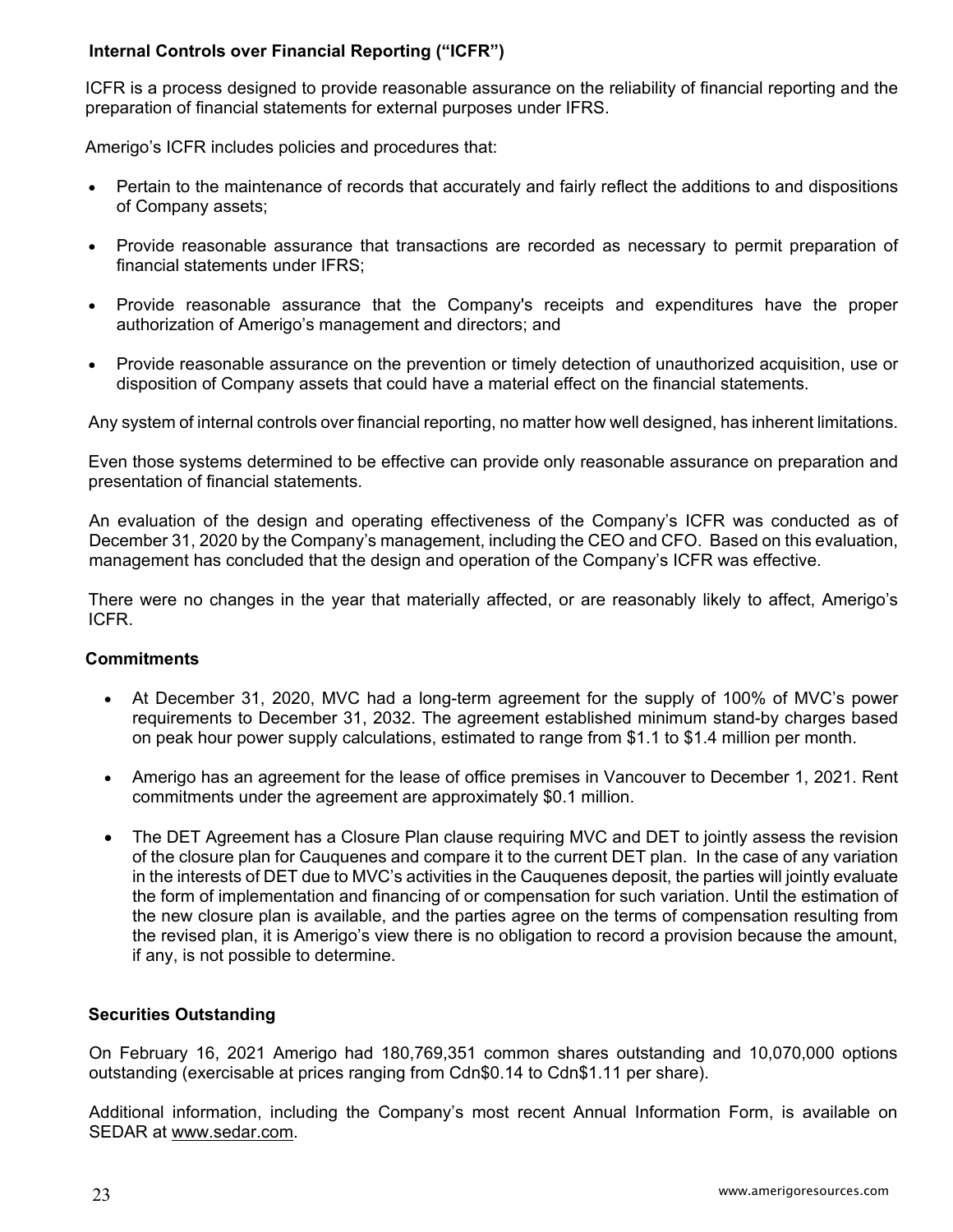# **Cautionary Statement on Forward Looking Information**

This MD&A contains certain forward-looking information and statements as defined in applicable securities laws (collectively referred to as "forward-looking statements"). These statements relate to future events or the Company's future performance. All statements other than statements of historical fact are forwardlooking statements. The use of any of the words "anticipate", "plan", "continue", "estimate", "expect", "may", "will", "project", "predict", "potential", "should", "believe" and similar expressions is intended to identify forward-looking statements. These forward-looking statements include but are not limited to, statements concerning:

- forecasted production and operating costs;
- potential impact of COVID-19 on our business and operations;
- our strategies and objectives;
- our estimates of the availability and quantity of tailings, and the quality of our mine plan estimates;
- our estimates in respect of annual 2021 sustaining capital expenditures;
- the sufficiency of water reserves of Colihues to maintain projected Cauquenes tonnage processing in 2021;
- the timing of completion of MVC's plant optimization initiatives;
- prices and price volatility for copper, molybdenum, and other commodities and of materials we use in our operations;
- the demand for and supply of copper, molybdenum, and other commodities and materials that we produce, sell and use;
- sensitivity of our financial results and share price to changes in commodity prices;
- our financial resources and our expected ability to meet our obligations for the next 12 months;
- an expectation that MVC will, during 2021, repay its loan due to El Teniente and our expectation of how much MVC is to pay towards its bank loan and molybdenum plan lease during 2021;
- interest and other expenses;
- domestic and foreign laws affecting our operations;
- our tax position and the tax rates applicable to us;
- our ability to comply with our loan covenants;
- the production capacity of our operations, our planned production levels and future production;
- potential impact of production and transportation disruptions, including, but not limited to, our estimate of the loss of production days due to the annual MVC plant shutdown scheduled for September and October 2021;
- hazards inherent in the mining industry causing personal injury or loss of life, severe damage to or destruction of property and equipment, pollution or environmental damage, claims by third parties and suspension of operations
- estimates of asset retirement obligations and other costs related to environmental protection;
- our future capital and production costs, including the costs and potential impact of complying with existing and proposed environmental laws and regulations in the operation and closure of our operations;
- repudiation, nullification, modification or renegotiation of contracts;
- our financial and operating objectives;
- our environmental, health and safety initiatives;
- the outcome of legal proceedings and other disputes in which we may be involved;
- the outcome of negotiations concerning metal sales, treatment charges and royalties;
- disruptions to the Company's information technology systems, including those related to cybersecurity;
- our dividend policy; and
- general business and economic conditions.

These forward-looking statements involve known and unknown risks, uncertainties and other factors that are beyond our ability to predict or control, including risks that may affect our operating or capital plans; risks generally encountered in the permitting and development of mineral projects such as unusual or unexpected geological formations, negotiations with government and other third parties, unanticipated metallurgical difficulties, delays associated with permits, approvals and permit appeals, ground control problems, adverse weather conditions, process upsets and equipment malfunctions; risks associated with labour disturbances and availability of skilled labour and management; fluctuations in the market prices of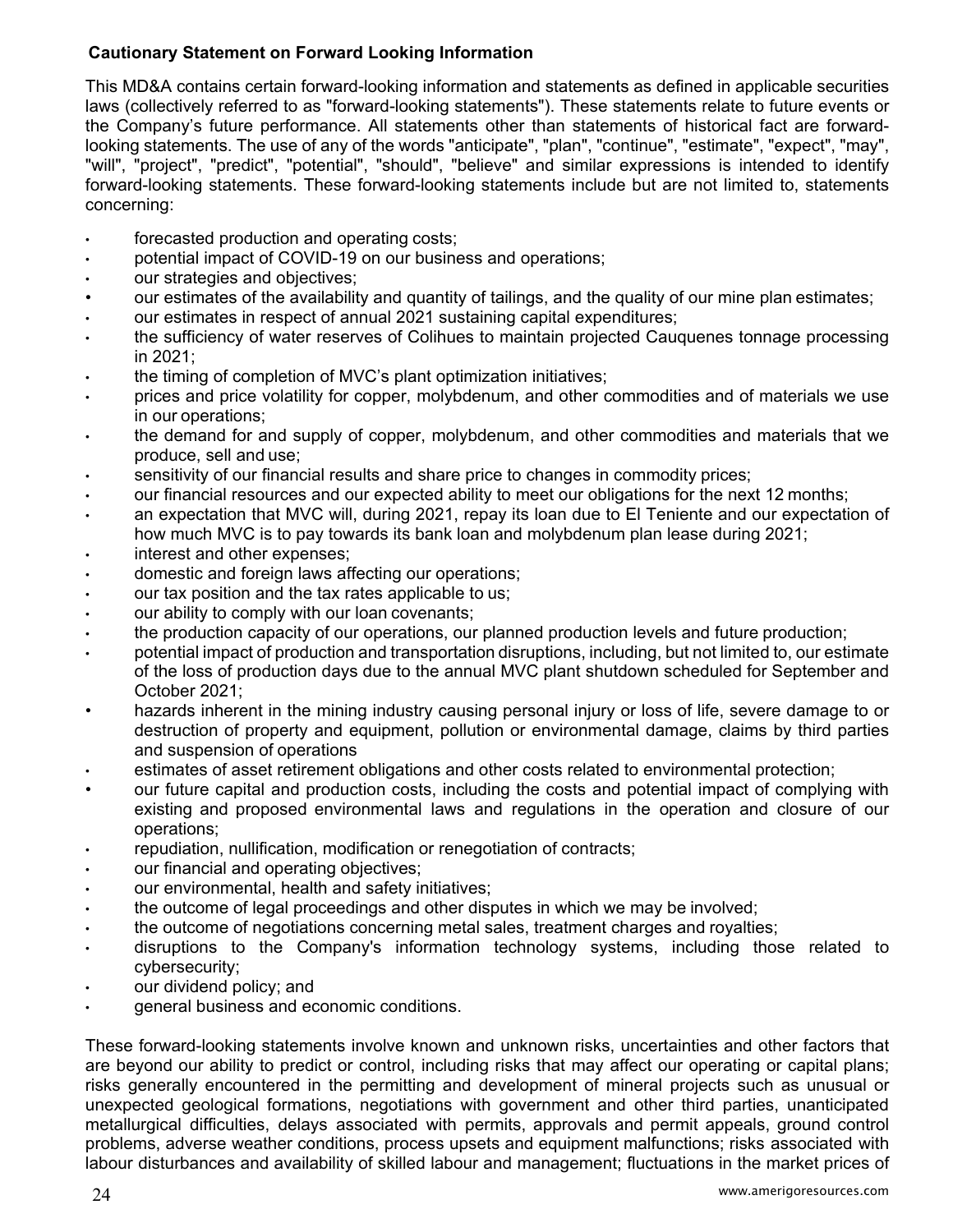our principal commodities, which are cyclical and subject to substantial price fluctuations; risks created through competition for mining projects and properties; risks associated with lack of access to markets; risks associated with availability of and our ability to obtain both tailings from Codelco's Division El Teniente's current production and historic tailings from tailings deposit; the ability of the Company to draw down funds from bank facilities and lines of credit, the availability of and ability of the Company to obtain adequate funding on reasonable terms for expansions and acquisitions; mine plan estimates; risks posed by fluctuations in exchange rates and interest rates, as well as general economic conditions including the current outbreak of the novel coronavirus known as COVID-19 on the Company's business, operations and financial condition; risks associated with environmental compliance and changes in environmental legislation and regulation; risks associated with our dependence on third parties for the provision of critical services; risks associated with non-performance by contractual counterparties; title risks; social and political risks associated with operations in foreign countries; risks of changes in laws affecting our operations or their interpretation, including foreign exchange controls; and risks associated with tax reassessments and legal proceedings. Notwithstanding the efforts of the Company and MVC, there can be no guarantee that the Company's or MVC's staff will not contract COVID-19 or that the Company's and MVC's measures to protect staff from COVID-19 will be effective. Many of these risks and uncertainties apply not only to the Company and its operations, but also to Codelco and its operations. Codelco's ongoing mining operations provide a significant portion of the materials the Company processes and its resulting metals production, therefore these risks and uncertainties may also affect their operations and in turn have a material effect on the Company.

Actual results and developments are likely to differ, and may differ materially, from those expressed or implied by the forward-looking statements contained in this MD&A. Such statements are based on a number of assumptions which may prove to be incorrect, including, but not limited to, assumptions about:

- general business and economic conditions;
- interest and currency exchange rates;
- changes in commodity and power prices;
- acts of foreign governments and the outcome of legal proceedings;
- the supply and demand for, deliveries of, and the level and volatility of prices of copper and other commodities and products used in our operations;
- the ongoing supply of material for processing from Codelco's current mining operations;
- the grade and projected recoveries of tailings processed by MVC;
- the ability of the Company to profitably extract and process material from the Cauquenes tailings deposit;
- the timing of the receipt of and retention of permits and other regulatory and governmental approvals;
- our costs of production and our production and productivity levels, as well as those of our competitors;
- changes in credit market conditions and conditions in financial markets generally;
- our ability to procure equipment and operating supplies in sufficient quantities and on a timely basis;
- the availability of qualified employees and contractors for our operations;
- our ability to attract and retain skilled staff;
- the satisfactory negotiation of collective agreements with unionized employees;
- the impact of changes in foreign exchange rates and capital repatriation on our costs and results;
- engineering and construction timetables and capital costs for our expansion projects;
- costs of closure of various operations;
- market competition;
- the accuracy of our preliminary economic assessment (including with respect to size, grade and recoverability) and the geological, operational and price assumptions on which these are based;
- tax benefits and tax rates:
- the outcome of our copper concentrate sales and treatment and refining charge negotiations;
- the resolution of environmental and other proceedings or disputes;
- the future supply of reasonably priced power;
- rainfall in the vicinity of MVC returning to normal levels;
- average recoveries for fresh tailings and Cauquenes tailings;
- our ability to obtain, comply with and renew permits and licenses in a timely manner; and
- our ongoing relations with our employees and entities with which we do business.